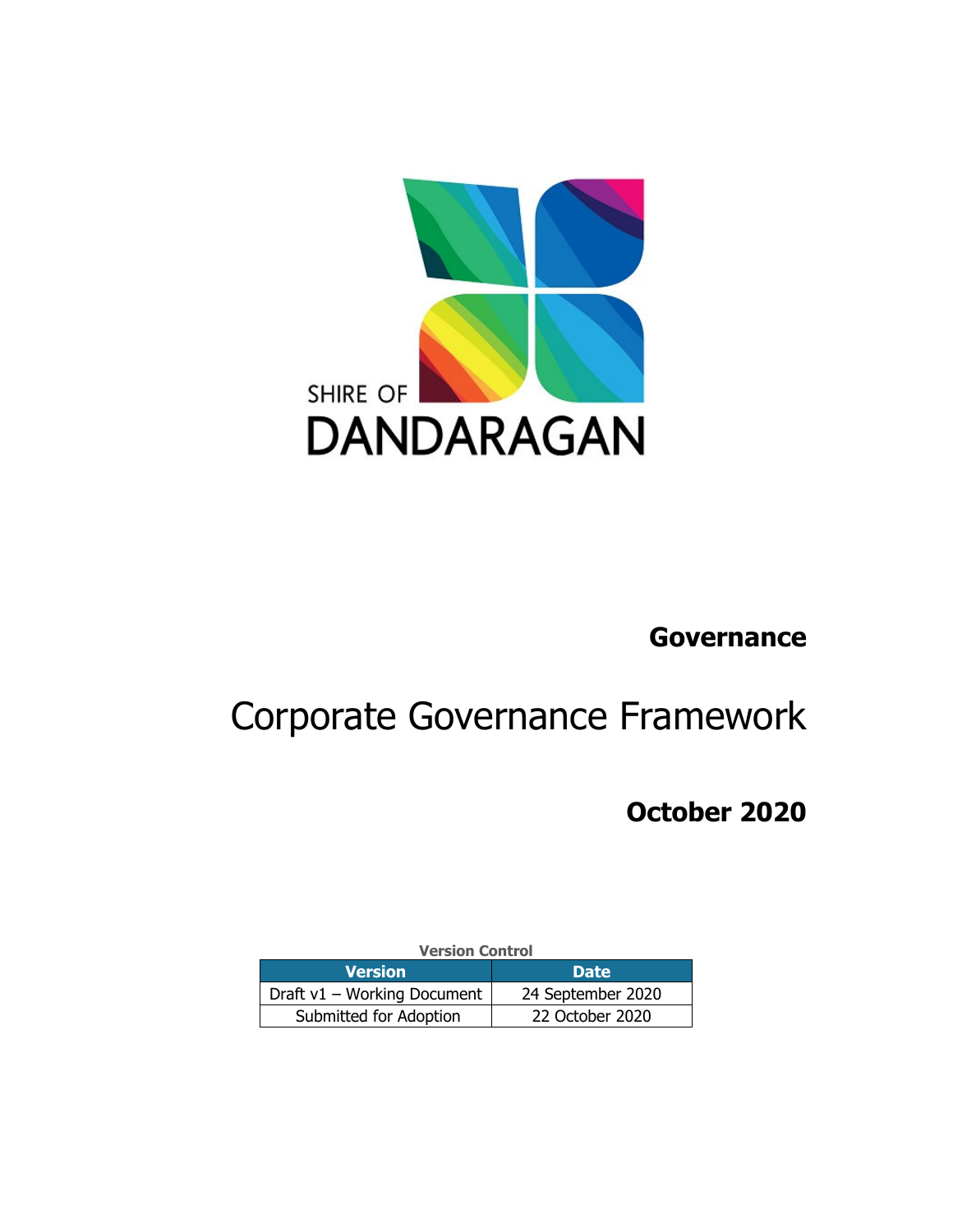### **Executive Summary**

When the Shire of Dandaragan endorsed Envision 2029, our Strategic Community Plan it committed to providing an industry leading regional local government organisation promoting community confidence and support in the decision making process. An important aspect of this commitment is the establishment and adherence to a Corporate Governance Framework that supports transparent, participatory and statutory compliant decision making throughout the organisation.

This Corporate Governance Framework outlines how the Shire of Dandaragan will meet this commitment to a quality decision making process ensuring:

- 1) The Shire pursues and delivers a high standard of governance and decision making for the community.
- 2) Overall compliance of the Shire's decision making process with the Local Government Act 1995 and other applicable legislation.
- 3) Elected members are engaged in the development of strategy and policy from initiation to enactment.
- 4) Elected members are provided with accurate, relevant and timely information from the CEO to facilitate their decision making process.
- 5) Community members can participate in the decision making processes of the Shire of Dandaragan and access information which has informed the decision making process.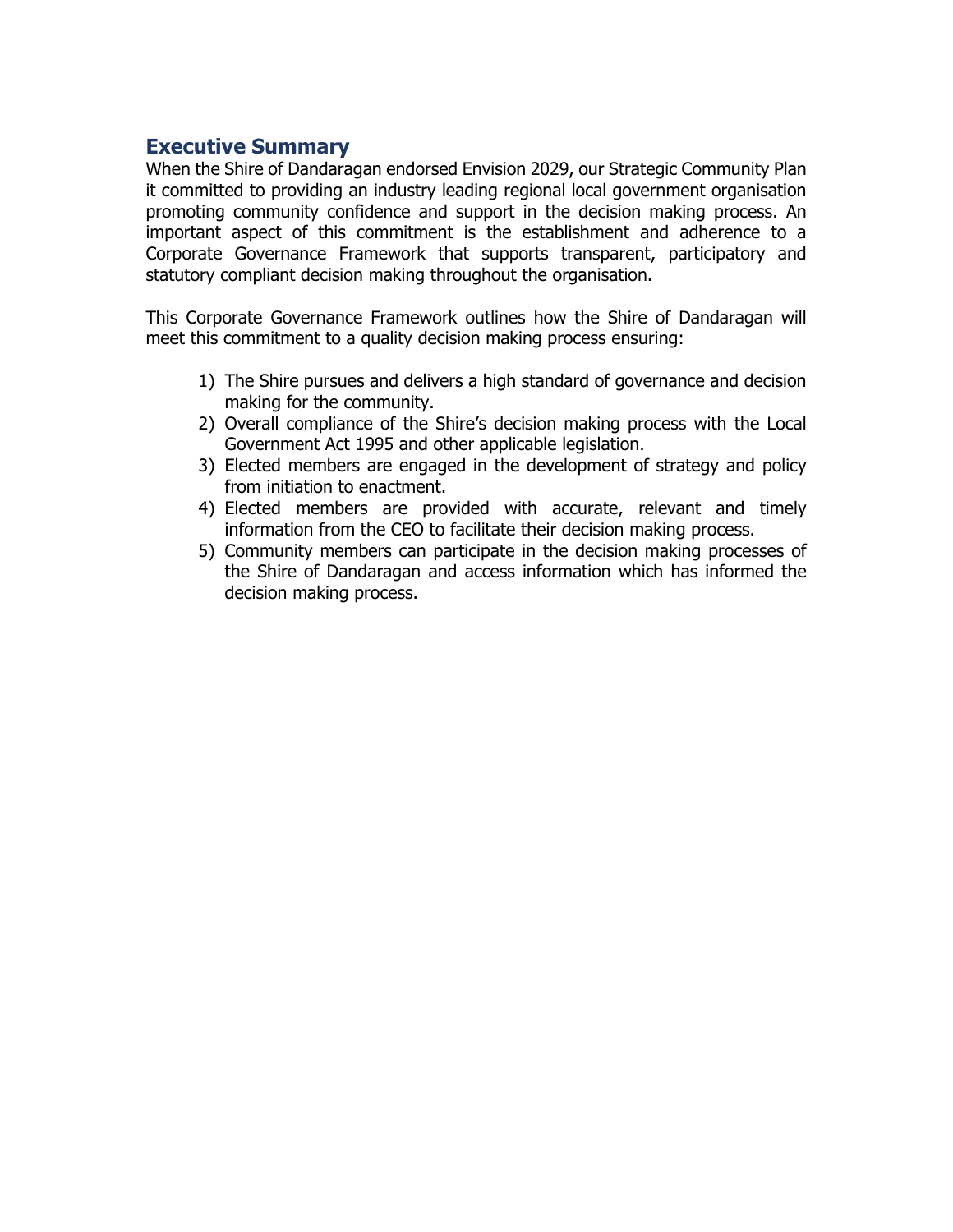# Contents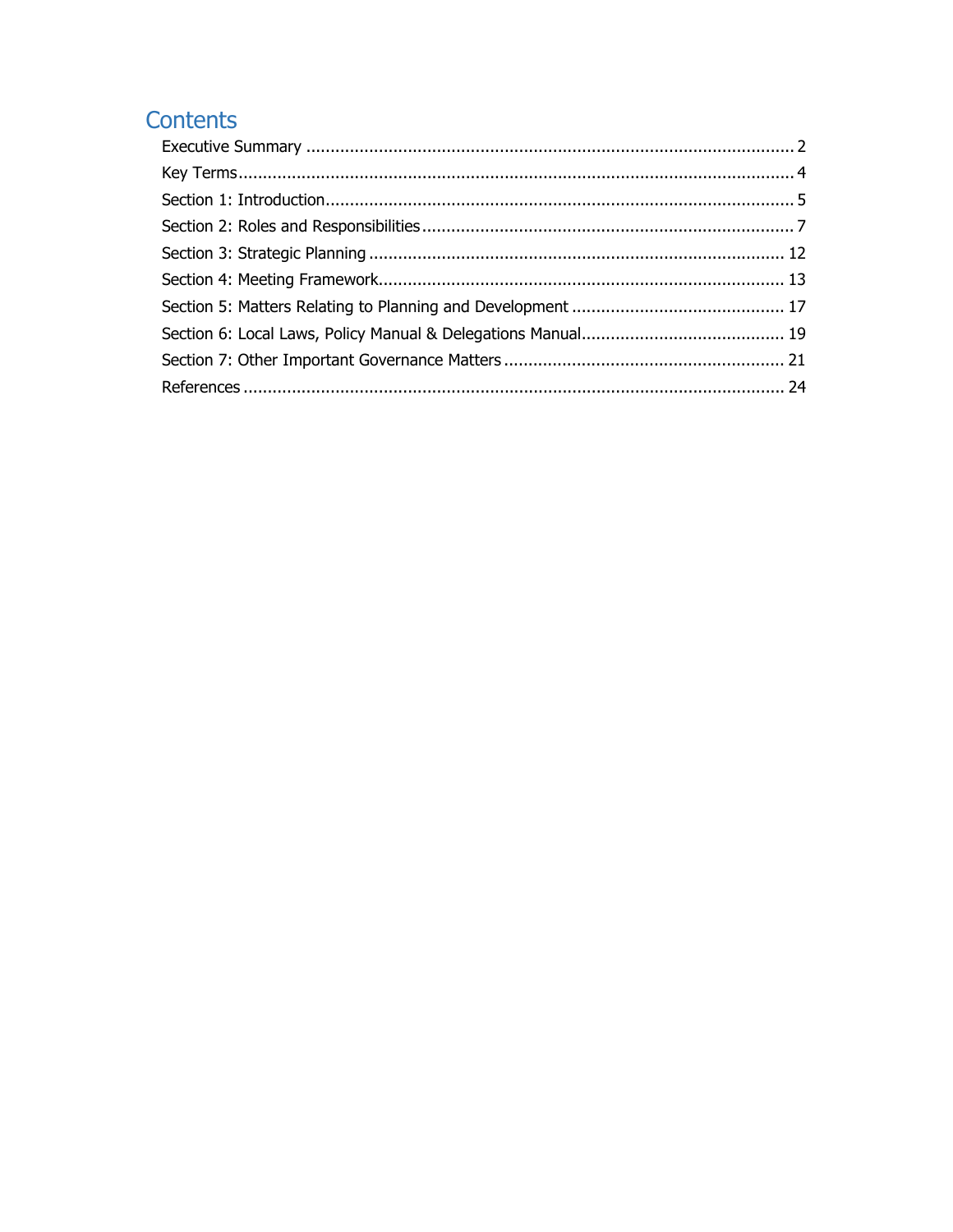# **Key Terms**

| Act                             | The Local Government Act 1995                                   |
|---------------------------------|-----------------------------------------------------------------|
| Administration                  | The operational arm of the Shire which includes the             |
|                                 | Employees and is headed by the CEO.                             |
| <b>CEO</b>                      | The Chief Executive Officer being the most senior officer in    |
|                                 | the Administration and who is directly accountable to the       |
|                                 | Council.                                                        |
| Community                       | The entire population of the District and as the context        |
|                                 | requires includes those who work in, or visit the District for  |
|                                 | recreational or similar reasons.                                |
| Council                         | The body constituting of all Elected Members sitting formally   |
|                                 | as a Council under the Act.                                     |
| Councillor                      | An individual Elected Member of a local government.             |
| Committee                       | A formal committee of the Council established under             |
|                                 | legislation.                                                    |
| <b>Council Meeting</b>          | A formal meeting of Council conducted in accordance with        |
|                                 | the Act and applicable local law.                               |
| Corporate Business Plan         | A four year plan (which is updated on an annual basis) that     |
|                                 | can be considered a contract with the Community detailing       |
|                                 | how the Shire will deliver on the commitments set out in the    |
|                                 | Strategic Community Plan.                                       |
| <b>Elected Member</b>           | An elected representative of the local government.              |
| Employee                        | An employee of the local government including casual or         |
|                                 | contract employees.                                             |
| Executive                       | The CEO and the Executive Managers.                             |
| <b>Executive Manager</b>        | A senior position in the Administration directly responsible to |
|                                 | the CEO and who are classified as "senior employees" in         |
|                                 | accordance with the Act.                                        |
| Governance                      | Governance encompasses the system by which an                   |
|                                 | organisation is controlled and operates, and the mechanism      |
|                                 | by which it, and its people, are held to account. Ethics, risk  |
|                                 | management, compliance and administration are all               |
|                                 | elements of governance.                                         |
| Shire                           | The Shire of Dandaragan, including the Council and the          |
|                                 | Administration                                                  |
| <b>Shire President</b>          | A Councillor elected by their fellow Councillors to hold the    |
|                                 | position as the elected leader of the local government for a    |
|                                 | term as specified by the Act.                                   |
| <b>Strategic Community Plan</b> | An overarching plan that provides direction for all activities  |
|                                 | that guides the development and provision of the Shire's        |
|                                 | projects, services and programs over a ten year period.         |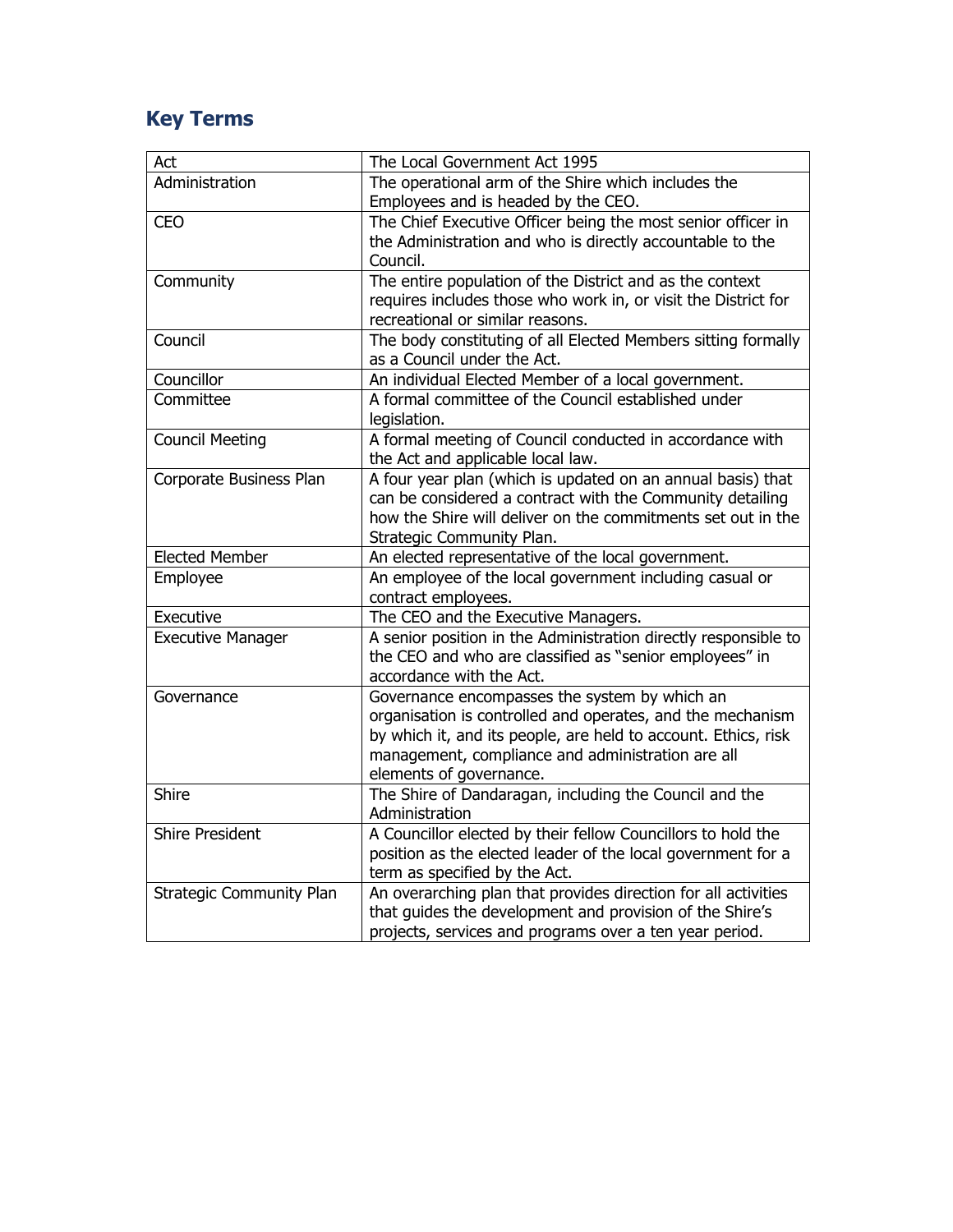# **Section 1: Introduction**

#### **What is Good Governance?**

Good governance for the Shire is about how well it provides goods, services and programs while also meeting its legislative, non-legislative requirements (e.g. internal standards) and community expectations. This is achieved by having the best possible decision making processes and structures in place that are transparent and accountable, and having integrity when interacting with the community, businesses and with government.

It is defined by the following principles:

#### **Good governance is accountable**

Accountability is vital. The Shire has an obligation to report, explain and be answerable for the consequences of decisions we have made on behalf of our community.

#### **Good governance is transparent and open**

The community and stakeholders should be able to follow and understand our decision-making process. This means they will be able to clearly see how and why a decision was made – what information, advice and consultation Council considered, and which legislative requirements (when relevant) Council followed.

#### **Good governance follows the rule of law**

This means that decisions are consistent with relevant legislation or common law and are within the powers of Council.

#### **Good governance is responsive**

The Shire should always try to serve the needs of the entire community while balancing conflicting interests in an appropriate, timely and responsive manner.

#### **Good governance is equitable and inclusive**

Our community's wellbeing derives from the community's satisfaction that Council has considered their interests in the decision-making process. This means that all groups, particularly the most vulnerable, should have opportunities to participate in the process.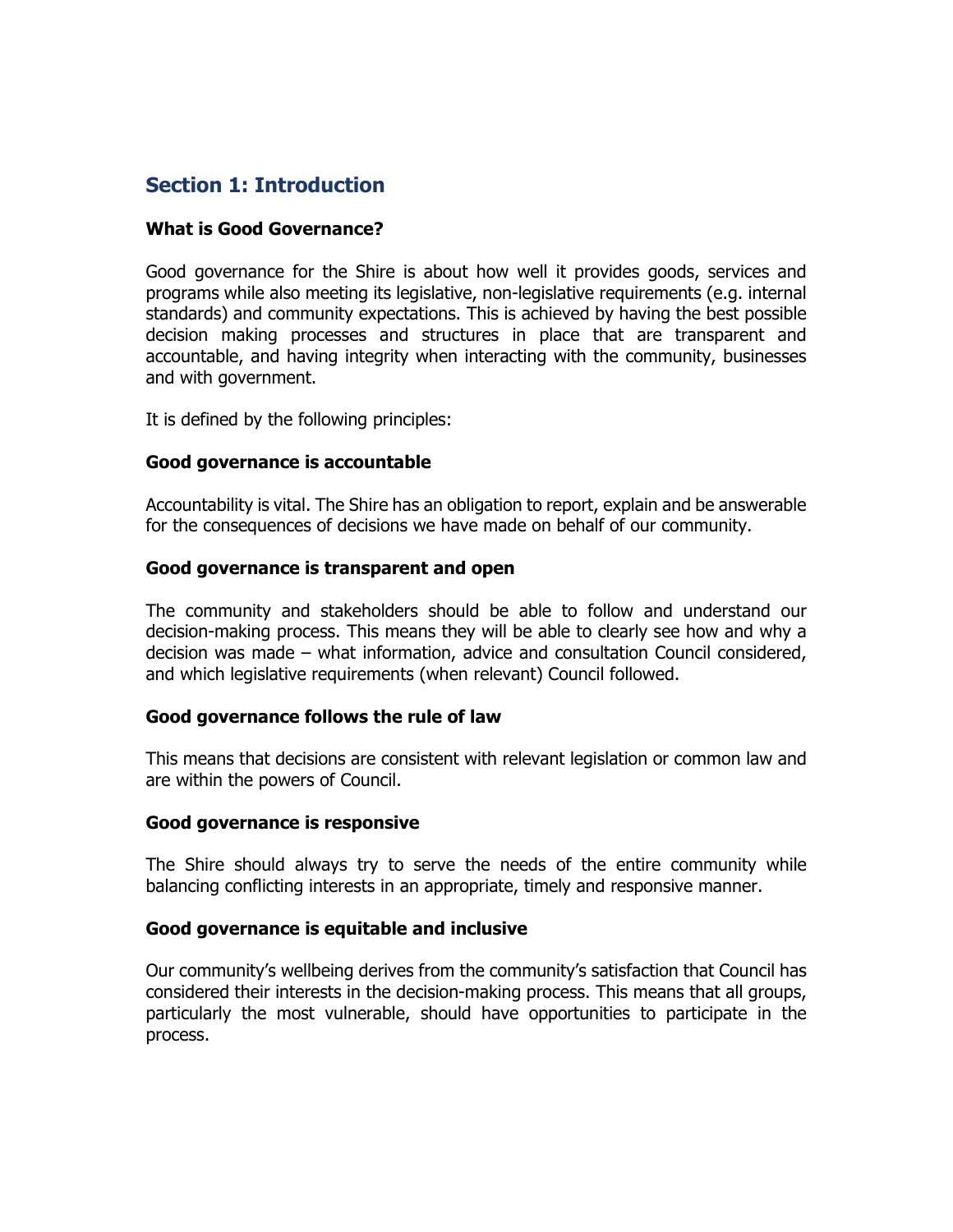#### **Good governance is effective, efficient and sustainable**

The Shire should implement decisions and follow processes that make the best use of available staff, resources and time, to ensure the best possible results for our community.

#### **Good governance is participatory**

Anyone affected by or interested in a decision, should have an opportunity to participate in the process for making that decision, whether this is by being provided with information, or consultation to provide them with opportunity to give their opinion or recommendations.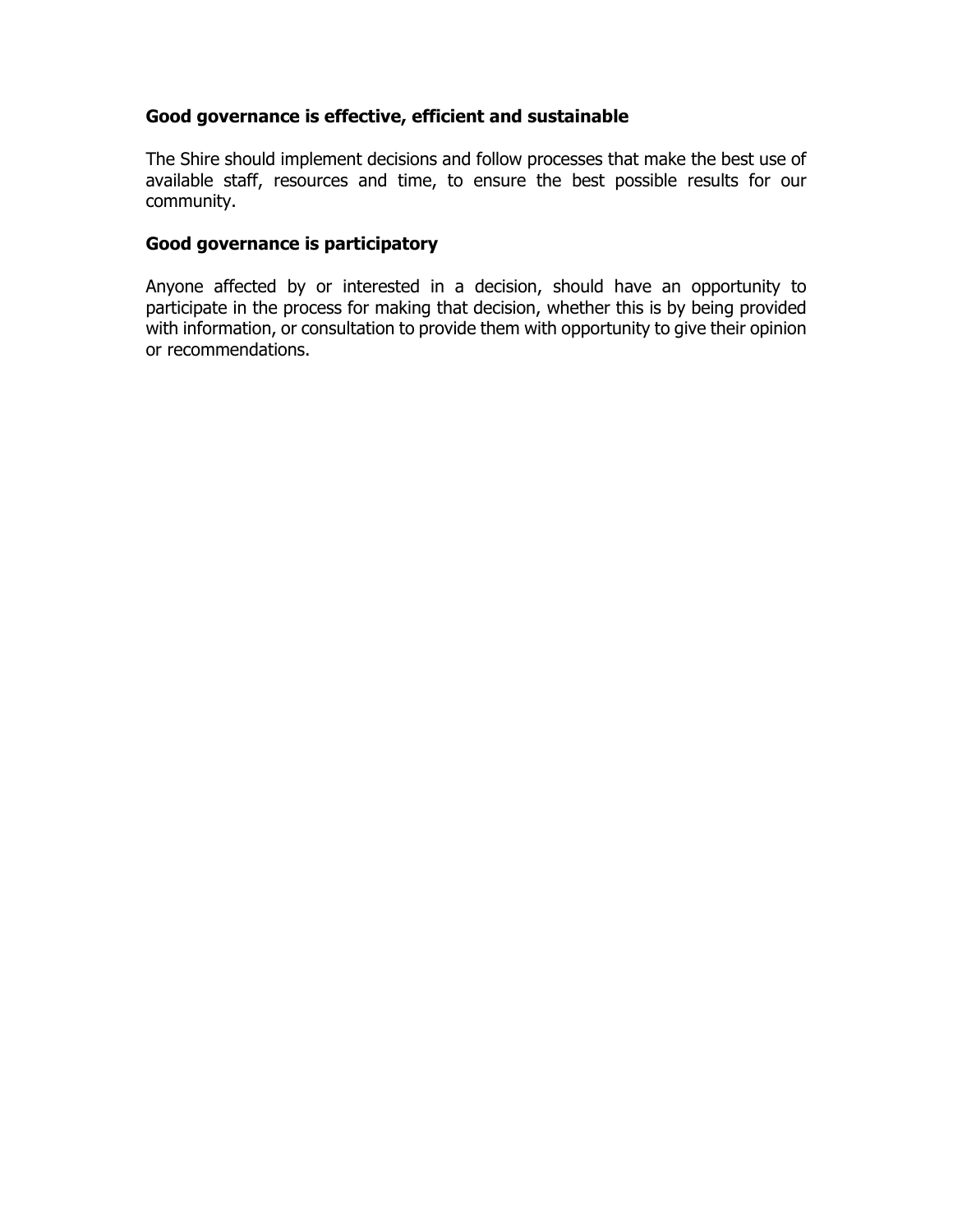# **Section 2: Roles and Responsibilities**

#### **Roles**

The general function of local government as prescribed in the Act is 'to provide for the good government of persons in its district'. This general function in conjunction with other expressed powers set out in the Act is the basis of the Shire's powers. The Act sets out a framework for the way in which local governments are to operate and also specifies the roles and responsibilities that are to be undertaken by various parties within a local government.

An understanding and acceptance of the different roles of Shire President, Councillors and employees, with cooperation between all parties, underpins good governance at the Shire. The relationship between Elected Members and the CEO respects the diversity of opinion and the rights of all points of view to be heard with courtesy and respect.

Specific roles are given to the Council, the Shire President, Councillors and the CEO in the Act.

#### **The role of Council**

The role of Council can be categorised into three key areas; legislative, executive and quasi-judicial.

#### Legislative:

The Council is responsible for adopting a set of local laws that reflect current community standards and provide for the good governance of the Shire. Council, when making local laws, must be aware of their legislative effect.

#### Executive:

The Council is responsible for overseeing the executive functions of the Shire; determining appropriate policies, strategies and functions for the administration to implement.

#### Quasi-judicial:

The Council is responsible for applying existing laws, including the Local Government Act, Town Planning and Development Act and other relevant legislation to specific facts and situations. A quasi-judicial role is one where they must act as judges rather than legislators.

Under the Act the Council is charged with the following responsibilities:

- a) Governs the Shire's affairs.
- b) Is responsible for the performance of the Shire's functions.
- c) Oversees the allocation of the Shire's finances and resources.
- d) Determines the Shire's policies.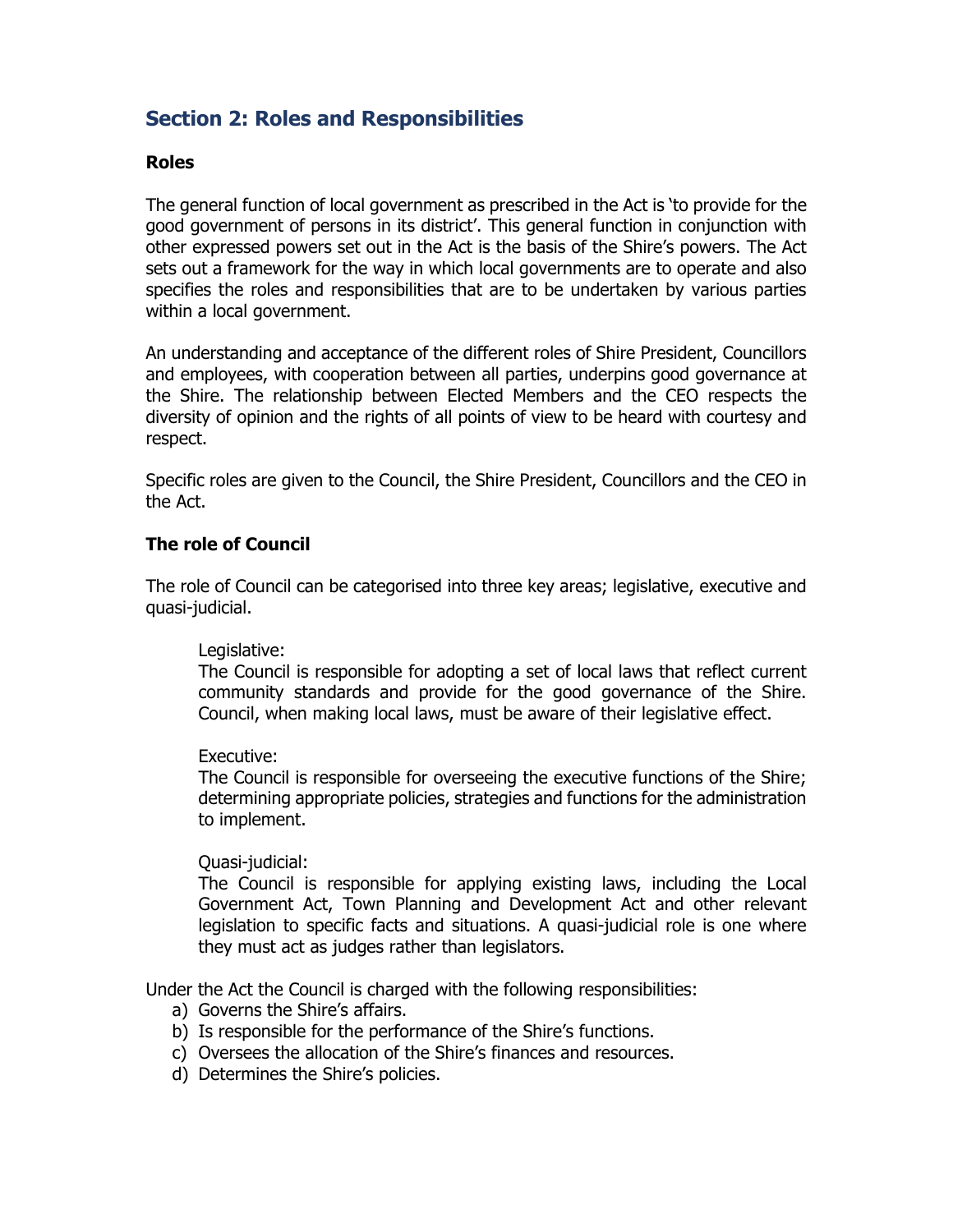The following guidance is provided on the range of scope of the above responsibilities:

Governs the Shire's affairs:

This role encompasses strategic planning activities to ensure the continued sustainability of the Shire, the setting of strategic objectives for the Shire and the monitoring of the Shire's performance against these strategic objectives.

Is responsible for the performance of the Shire's functions:

This role determines that Council has ultimate responsibility for the performance of the Shire's functions. Council can exercise this responsibility through the development of appropriate mechanisms including delegations of authority, the provision of services and facilities, and regular reporting against strategic objectives.

Oversees the allocation of the Shire's finances and resources:

The Council exercises this role by overseeing and adopting an Annual Budget and the Shire's long term financial plan. Council is advised by the CEO who is also responsible for the development of appropriate financial controls, management protocols and practices.

Determines the Shire's policies:

The role of Council in setting policy is most effective when it consults with a professional organisation that implements policies through the development of appropriate management practices and work processes. Council policies should set the standards for the Shire's administration to achieve and make strategic policy decisions that guide officers in their decision-making processes.

#### **The Role of Shire President**

The Shire President has a general leadership role for Council and is the Shire's civic leader. The Act recognises the role of the Shire President, as the spokesperson for the Shire, to carry out civic and ceremonial functions of the Shire President's office, and to preside at meetings of Council. The Shire places great importance on the role of the Shire President as the Presiding Member of Council to facilitate good decisionmaking.

The Shire President's leadership role is very important when it comes to good governance. The Shire President is to ensure that all Councillors are a part of the decision-making process and are well and equally informed. The Shire President must also assist Councillors to understand the need to represent the interests of the entire community, not just their own locality's constituents.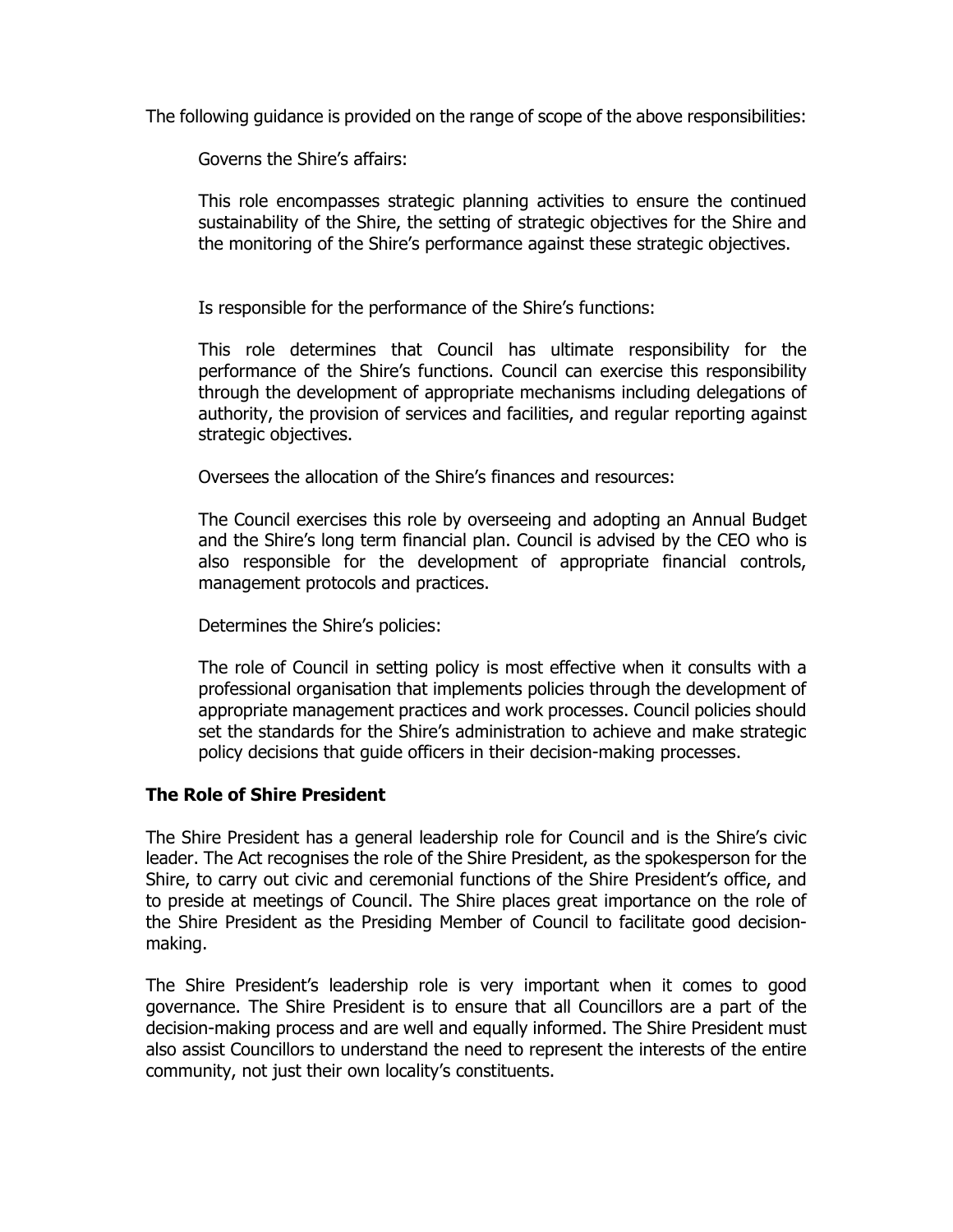The Shire President should also facilitate good relationships between the Councillors and the organisation and help to create an environment where good communication thrives.

#### **The Role of Councillors**

Elected Members are to focus on outcomes, policy and strategy, and in so doing, are expected to:

- be representative of and advocate on behalf of their constituents at the Council level
- facilitate communication between Council and the community
- debate the issues in an open, honest and informed manner to assist the decision-making process
- keep the entire community in mind when considering and addressing issues and focus on the 'big picture'
- educate and involve the community in all local government activities and processes
- work together, cooperate and respect diversity
- provide model leadership.

## **The Role of CEO**

The Act recognises the CEO's role in managing the organisation to achieve the goals and strategies endorsed by Council, and the CEO is expected to fulfil these duties in a way that promotes an organisational culture of openness, accountability, fairness and good communication. Section 5.42 of the Act details the CEO's functions as follows:

- a) Advise the Council in relation to the functions of the Shire of Dandaragan under the Act and other written laws;
- b) Ensure that advice and information is available to the Council so that informed decisions can be made;
- c) Cause Council decisions to be implemented;
- d) Manage the day to day operations of the Shire of Dandaragan;
- e) Liaise with the Shire President on the Shire of Dandaragan's affairs and the performance of the Shire's functions;
- f) Speak on behalf of the Shire if the Shire President agrees;
- g) Be responsible for the employment, management, supervision, direction and dismissal of other employees (subject to Section 5.37 (2) in relation to senior employees);
- h) Ensure that records and documents of the Shire of Dandaragan are properly kept for the purposes of the Act, or any other written law; and
- i) Perform any other function specified or delegated by the Shire of Dandaragan or imposed under the Act or any other written law as a function to be performed by the Chief Executive Officer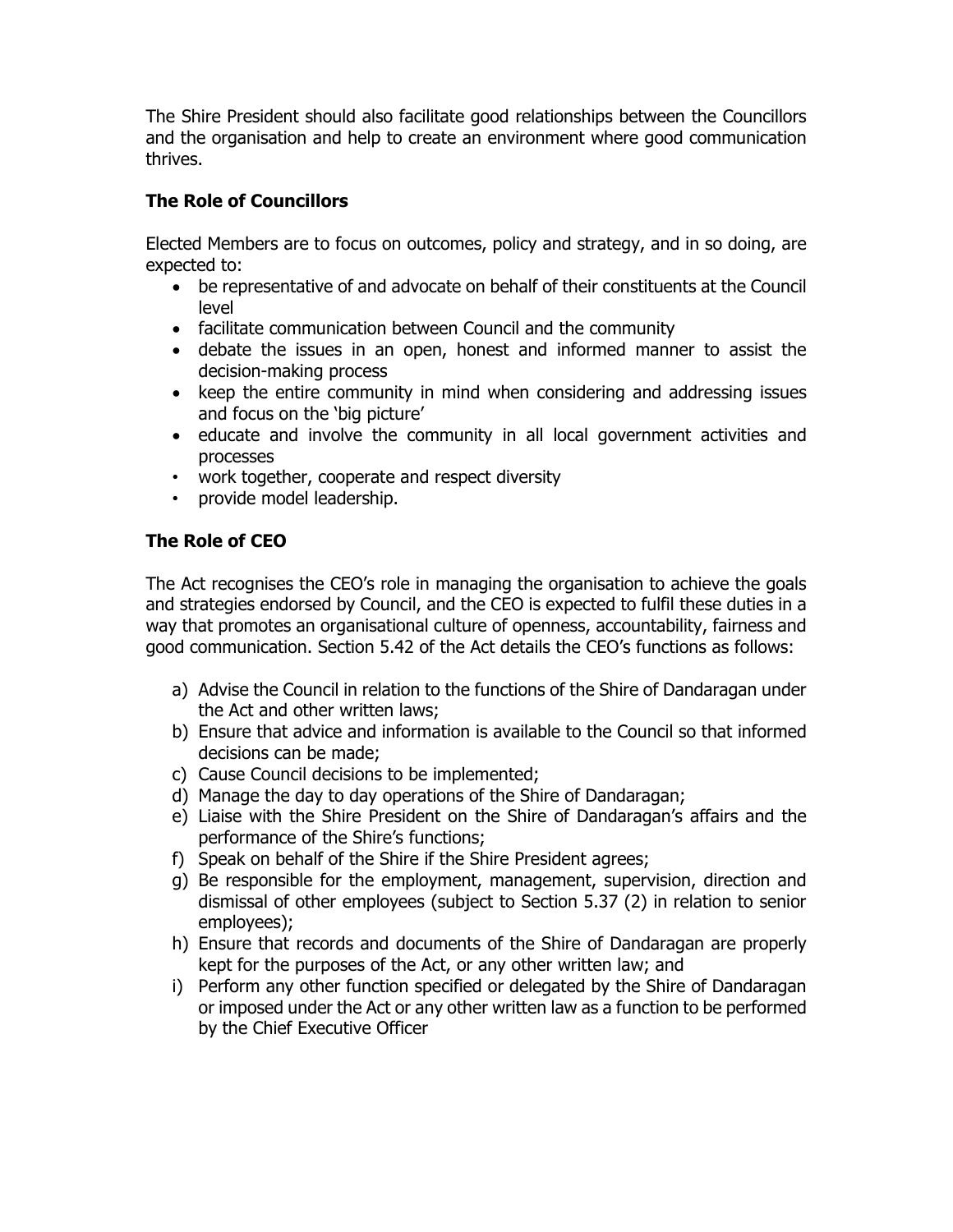The Act enables Council to delegate in writing to the Chief Executive Officer, the capacity to exercise any of its powers or duties, with the exception of those relating to:

- a) Actions in which a decision of an absolute majority or a 75% majority of the Council is required;
- b) Acceptance of a tender which exceeds an amount as determined by the Council;
- c) Appointment of an auditor;
- d) Acquisition or disposal of any property valued at an amount exceeding an amount determined by the Council for the purposes of this paragraph;
- e) Any of the Council's powers under Sections 5.98, 5.99 or 5.100 (determining fees, allowances and expenses of members and Committee members);
- f) Borrowing money on behalf of the Shire;
- g) Hearing or determining an objection of a kind referred to in Section 9.5;
- h) Carrying out any power or duty that requires the approval of the Minister or the Governor; or
- i) Such other powers or duties as may be prescribed.

The role of the Chief Executive Officer in the governance framework extends to:

- a) Providing policy advice to Council
- b) Implementing strategies, policies and decisions of Council
- c) Managing the operations of the Shire
- d) Maintaining the integrity of systems and processes required to ensure that Shire's accountability and compliance obligations are met
- e) Appointing and managing the activities of the Shire's staff.

This clear separation of Councillor and Chief Executive Officer roles and responsibilities as identified within the Act reinforces good governance principles. It also provides the basis for the Shire to adhere to all statutory requirements whilst meeting the expectations of its community. However, it is also important for all parties to recognise and agree that maintenance of a close, effective and cooperative relationship between Councillors, the Chief Executive Officer and staff will be critical to the achievement of key goals and objectives.

It is a requirement that initial staff contact by Councillors on any matter is made through the Chief Executive Officer, Executive Manager or another person nominated by the CEO. A schedule of staff members, who the CEO has identified as being suitable to be contacted is available to members. Should a member wish to contact any other member of staff directly, a request shall first be made to the Chief Executive Officer or relevant Executive Manager, who will assess the request.

#### **The Role of Employees**

In undertaking its functions and responsibilities, Council is supported by the Chief Executive Officer and an Executive Management Team comprising the heads of three directorates, namely:

Corporate and Community Services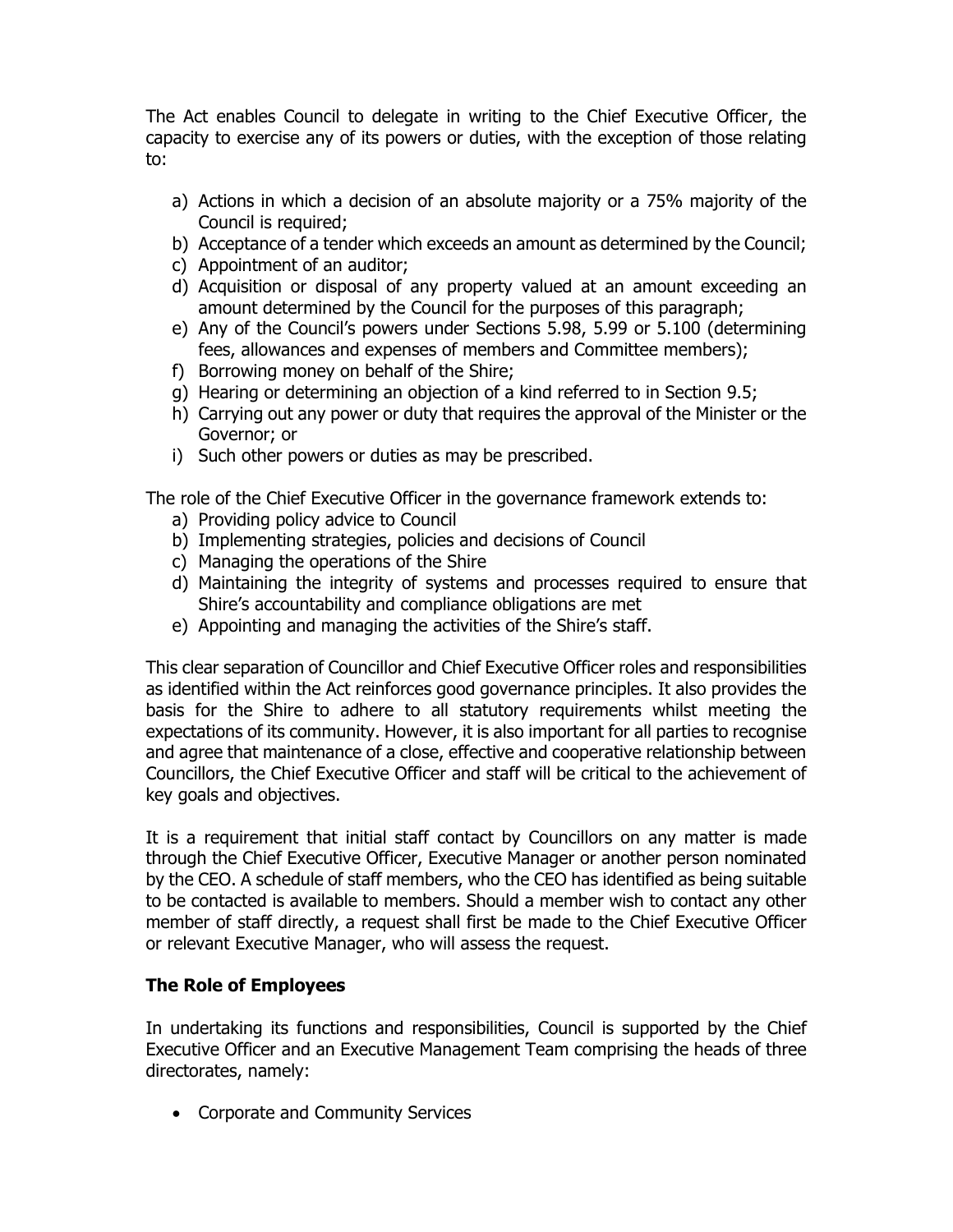- Infrastructure Services
- Development and Community Services.

Good governance requires all employees to think carefully about their decisions and actions, to be interested and to be active participants in the Shire's management and outcomes. It is not only senior management and Council that is responsible for governance matters – every element that forms part of the Shire is responsible for good governance. The quality of the Shire's governance heavily relies on each employee taking individual responsibility as well as being part of a collective team effort.

While on duty employees are to give their time and attention to the Shire's business and ensure their work is carried out efficiently and effectively, so the standard of work reflects favourably on them and the Shire.

In carrying out their duties, employees achieve good governance when:

- a) they reflect the positive values and standards of behaviour the Shire expects
- b) their duties are performed and conducted in a professional way
- c) information is managed and maintained appropriately and records are kept of their duties, decisions and work related activities
- d) resources of the Shire, including information, is used efficiently and effectively; not misused; and waste is to be minimised
- e) conflicts of interest are identified and reported including disclosure of gifts and benefits obtained from certain parties.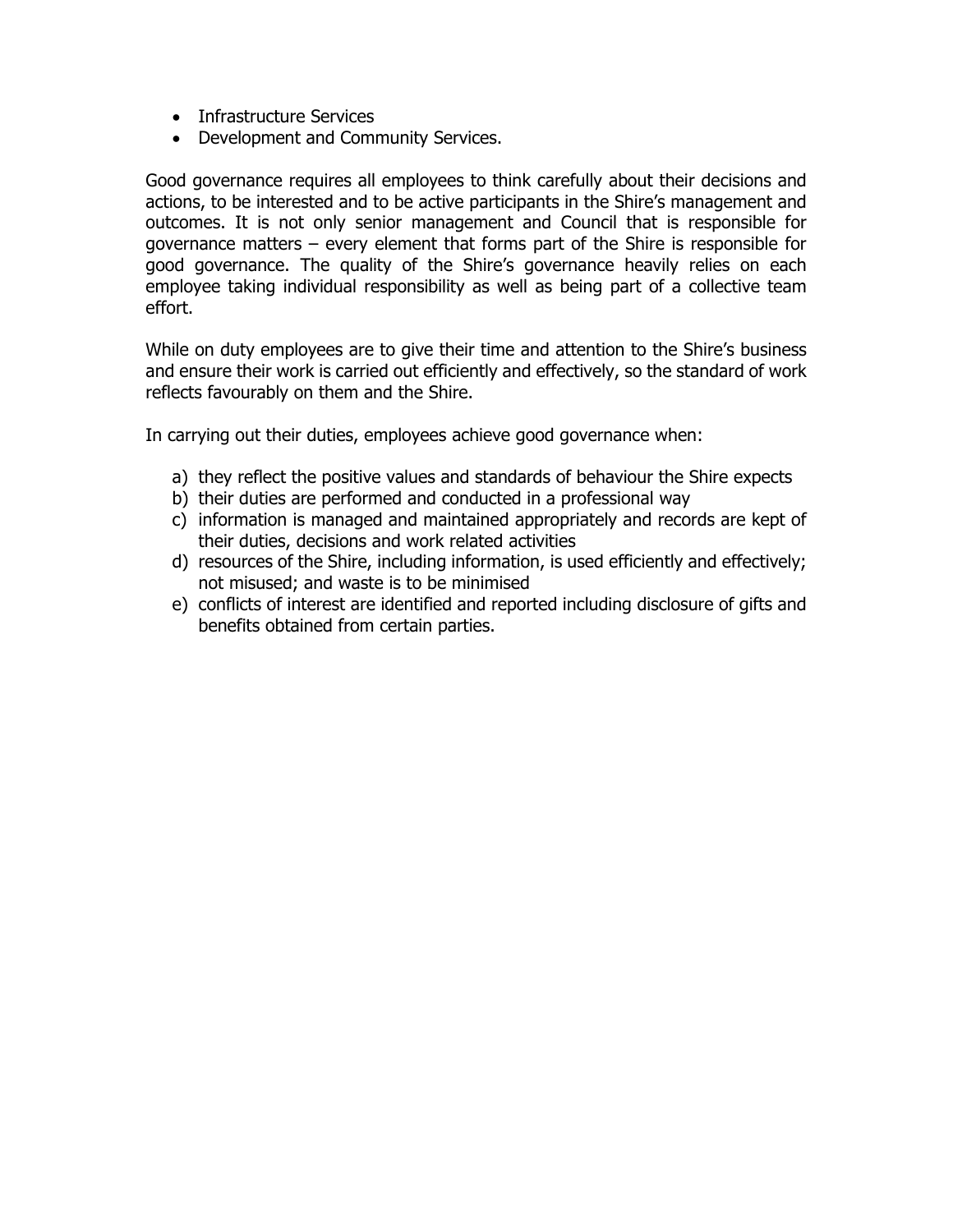# **Section 3: Strategic Planning**

The Shire is required by the Act to plan for the future of the district and is also required to have a Town Planning Scheme under the Planning and Development Act. Supporting regulations outline a suite of strategic planning documents which formulate the Integrated Planning Framework. These detailed strategies and plans help us work effectively for and with the communities and businesses within the Shire to meet the needs and expectations of our residents and ratepayers and administer the Shire's affairs.

Good governance requires accountable and sustainable strategic planning, and robust and transparent financial management, particularly concerning the stewardship of community assets.

The following infographic provides an overview of the range of strategic planning documents used to guide the Shire's decision making.

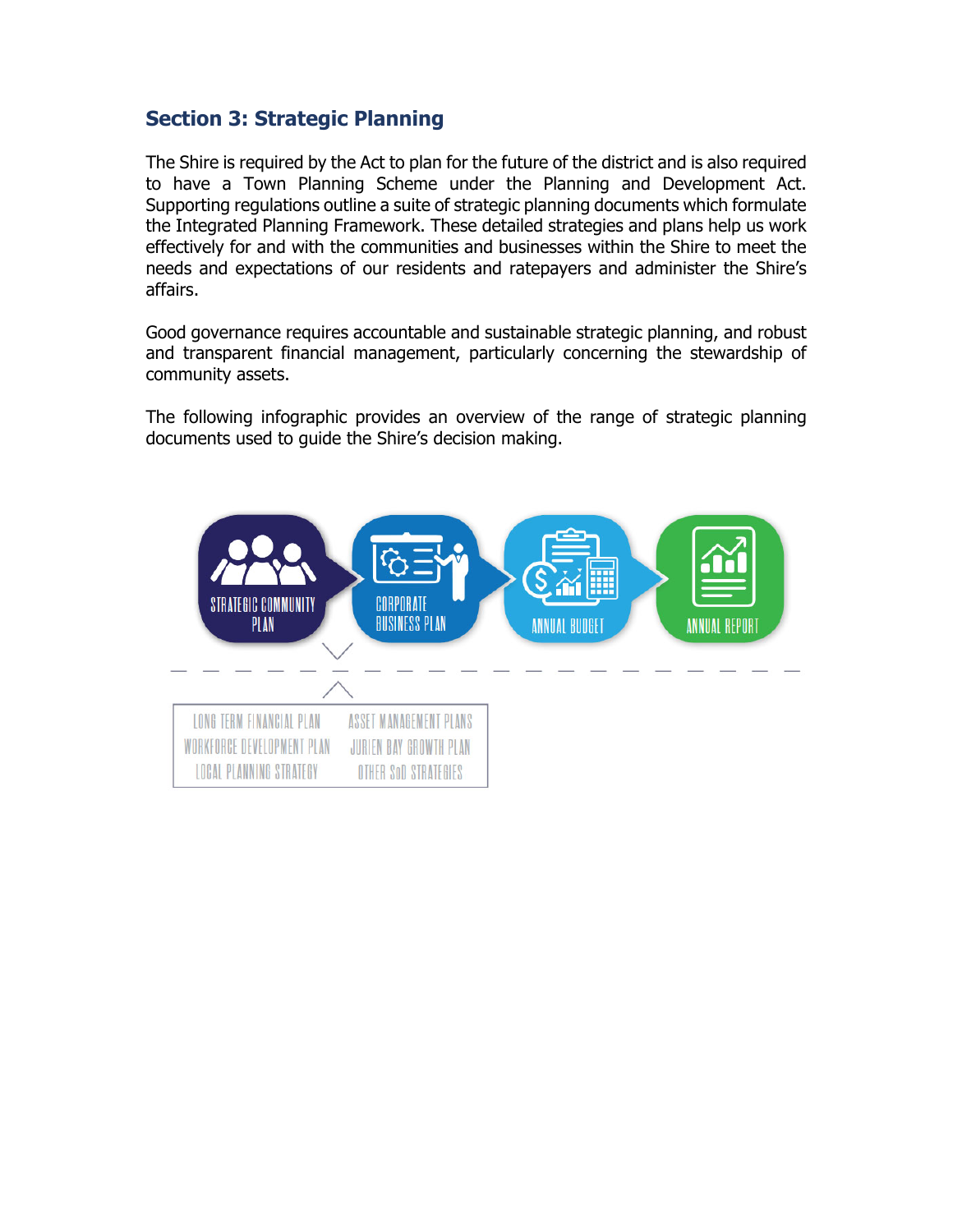# **Section 4: Meeting Framework**

#### **Ordinary Council Meetings**

Ordinary Council Meetings shall generally be conducted in the Council Chamber on the fourth Thursday of each month, except in December where the meeting will be held on Thursday of the week before Christmas. Ordinary Council meetings commence at 4pm.

At least one Ordinary Council Meeting each year will be held in the Badgingarra, Cervantes and Dandaragan townsite as determined by Council when setting the annual meeting schedule in November.

Agendas will be provided to Councillors no later than 5:00pm on the Friday immediately preceding the meeting. The agenda will be posted online and delivered to Shire Libraries no later than 5:00pm on the Monday immediately preceding the meeting.

#### **Special Council Meetings**

Special Council Meetings shall be conducted in the Council Chamber.

Agendas for Special Council meetings shall be made available to Councillors as soon as practicable after the CEO has convened the meeting. The agenda will be posted online and delivered to Shire Libraries as soon as practicable after the CEO has convened the meeting.

#### **Agenda Briefing Sessions**

Agenda Briefing Sessions shall be conducted on the Monday immediately preceding the Ordinary Council meeting. Councillors will have the option of participating either within the Council Meeting Room or via the Shire's videoconferencing platform.

Agenda Briefing Sessions provide Councillors with the opportunity to ask questions and seek additional information with respect to each item listed for business on the Ordinary Council Meeting agenda. No debate of items or decisions are to occur during an Agenda Briefing Session.

Agenda Briefing Sessions are not official meetings of Council however they are to be chaired by the Shire President. They are also open to members of the public with the exception of confidential items.

With prior approval of the Chief Executive Officer a member of the public may make a presentation on matters contained within the Ordinary Council Meeting Agenda at an agenda briefing session. Members of the public may also ask questions at an Agenda Briefing Session under the same format as provided for at an Ordinary Council Meeting.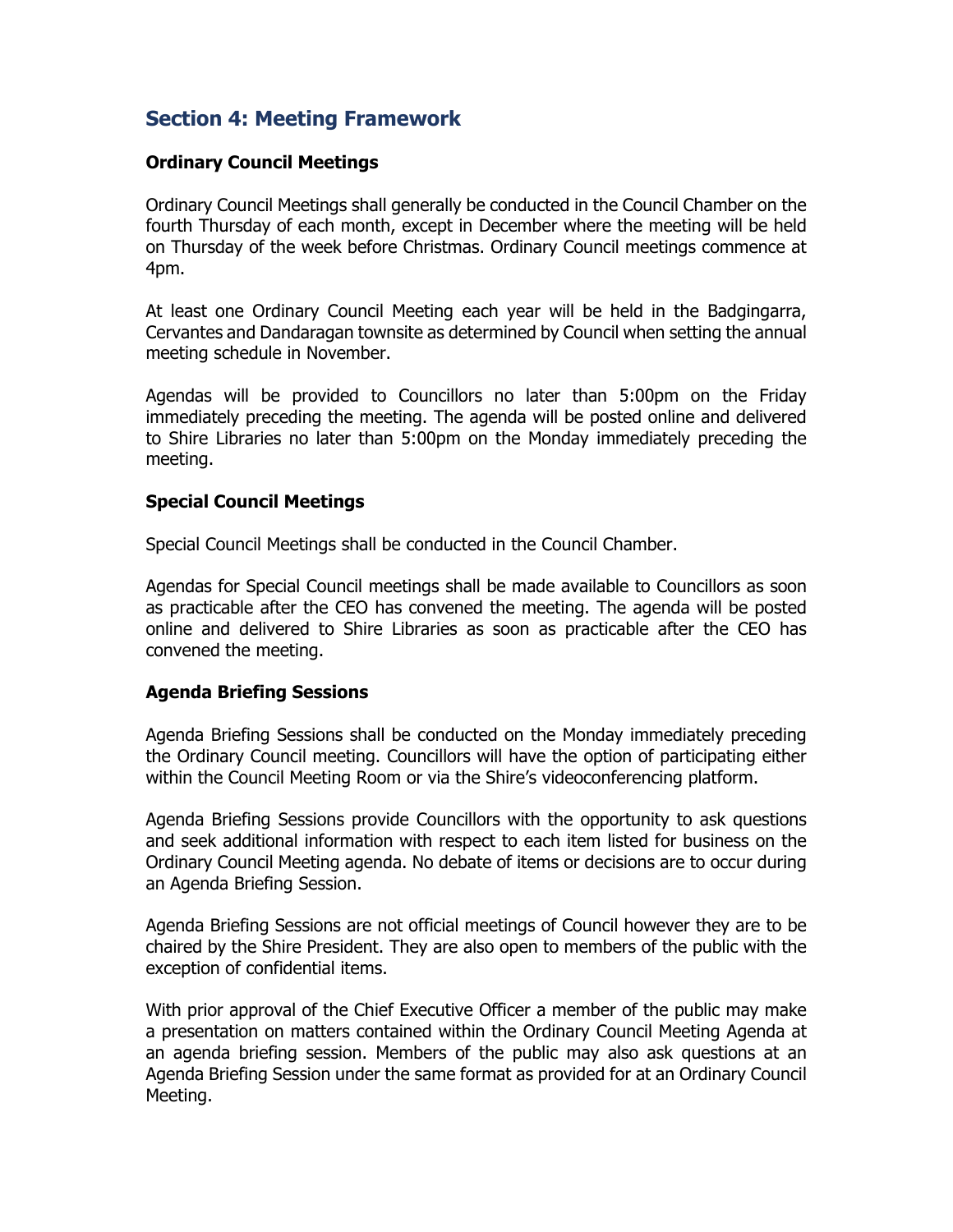Councillors should disclose any declarations of interest in agenda items being discussed and manage these interests in the same format as an Ordinary Council Meeting.

#### **Officer Recommendations and Council Motions**

Following the release of the Council Meeting Agenda, new information may emerge or circumstances may warrant the original officer's recommendation to be amended. This process will be managed by the Chief Executive Officer and released to Elected Members as soon as practicable with justification for any revisions. The revised officer recommendation will be updated in any electronic versions of the Council agenda as soon as practicable.

#### **Elected Member Alternate Motions**

An Elected Member may present an alternate motion which may materially change the intent of the officer's recommendation. This is a legitimate and valuable function of the democratic decision making process. Elected Members should wherever possible submit alternate motions to the Chief Executive Officer as soon as practicable to ensure the implications of the new proposal are researched and communicated to Council. Councillors should have alternate motions submitted by 12pm on the Tuesday prior to the Council meeting

#### **Information Bulletin**

An information bulletin is to be included in each Ordinary Council Meeting agenda. The information bulletin will contain:

- 1) Council Decisions Status Report
- 2) Infrastructure Services Report
- 3) Building Statistics
- 4) Planning Statistics
- 5) Tourist Centre / Library Report
- 6) Correspondence addressed to Council of a Strategic nature as determined by the CEO or Shire President.

#### **Strategy Development Sessions / Council Forums**

The Shire may conduct forums with a range of purposes and regularity including from a once-only event to discuss and explore a particular issue to a number of sessions to address matters such as a specific project or the compilation of a report for internal or external use, through to forums held at regular intervals with a consistent structure and objectives. The Department of Local Government and Communities has released Operational Guideline Number 05 – Council Forums, which provides guidance to these meetings.

Council forums are generally held behind closed doors in the Council Meeting Room in a more informal manner than public Council meetings and are chaired by the Shire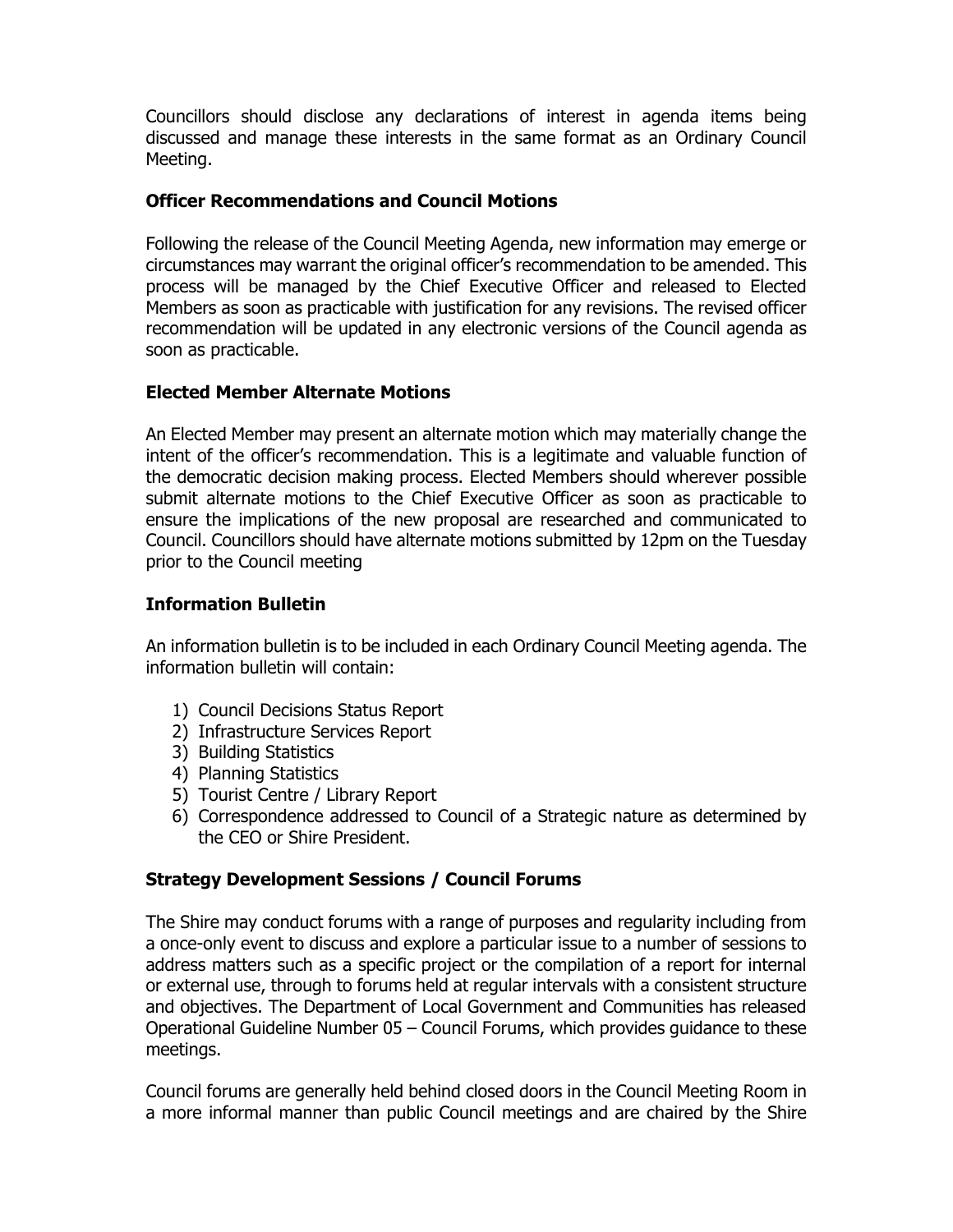President. These meetings provide the opportunity for Councillors and the Shire's management team to explore opportunities, options and scenarios to inform an issue that will be later presented to Council via the formal decision making process. Staff will utilise feedback and information presented through Council Forums to formulate their reports or plans for formal Council decision.

It is appropriate for Councillors to express opinions on topics being discussed however debate, collective decision making and revealing voting intentions is not appropriate as this compromises the transparency of the decision making process.

Councillors should disclose any declarations of interest in Council Forum items being discussed and manage these interests in the same format as an Ordinary Council Meeting.

#### **Councillor Discussion Sessions**

Councillor Discussion Sessions shall be conducted on the day of Ordinary Council Meetings in the Council meeting room. Councillor Discussion Sessions are generally held behind closed doors in the Council Meeting Room in a more informal manner than public Council meetings and are chaired by the Shire President. The intent of these sessions between elected members is to disseminate information stemming from sources such as Community Meetings or correspondence from the public.

Generally matters discussed during these sessions do not require a decision of Council however the Chief Executive Officer will be present to record and follow up on matters of an operational nature. Any requests which require a formal decision of Council will be brought back to Council via the formal decision making process.

It is appropriate for Councillors to express opinions on topics being discussed however debate, collective decision making and revealing voting intentions is not appropriate as this compromises the transparency of the decision making process.

Councillors should disclose any declarations of interest in Council Forum items being discussed and manage these interests in the same format as an Ordinary Council Meeting.

#### **Advisory Committees & Working Groups**

The Shire operates advisory groups to provide recommendations to Council on the management of key community services and facilities. Advisory groups comprising community and stakeholder representatives and resourced by the Shire's technical and administrative staff, have also been established to progress key strategic projects.

While not formally established under legislation, working groups and reference groups provide an opportunity for the Shire to obtain the views of community representatives as well as enabling networking opportunities for Elected Members with a wide range of representatives on issues of common interest. The opportunity to obtain such views assists Elected Members and Council to address strategic issues and priorities.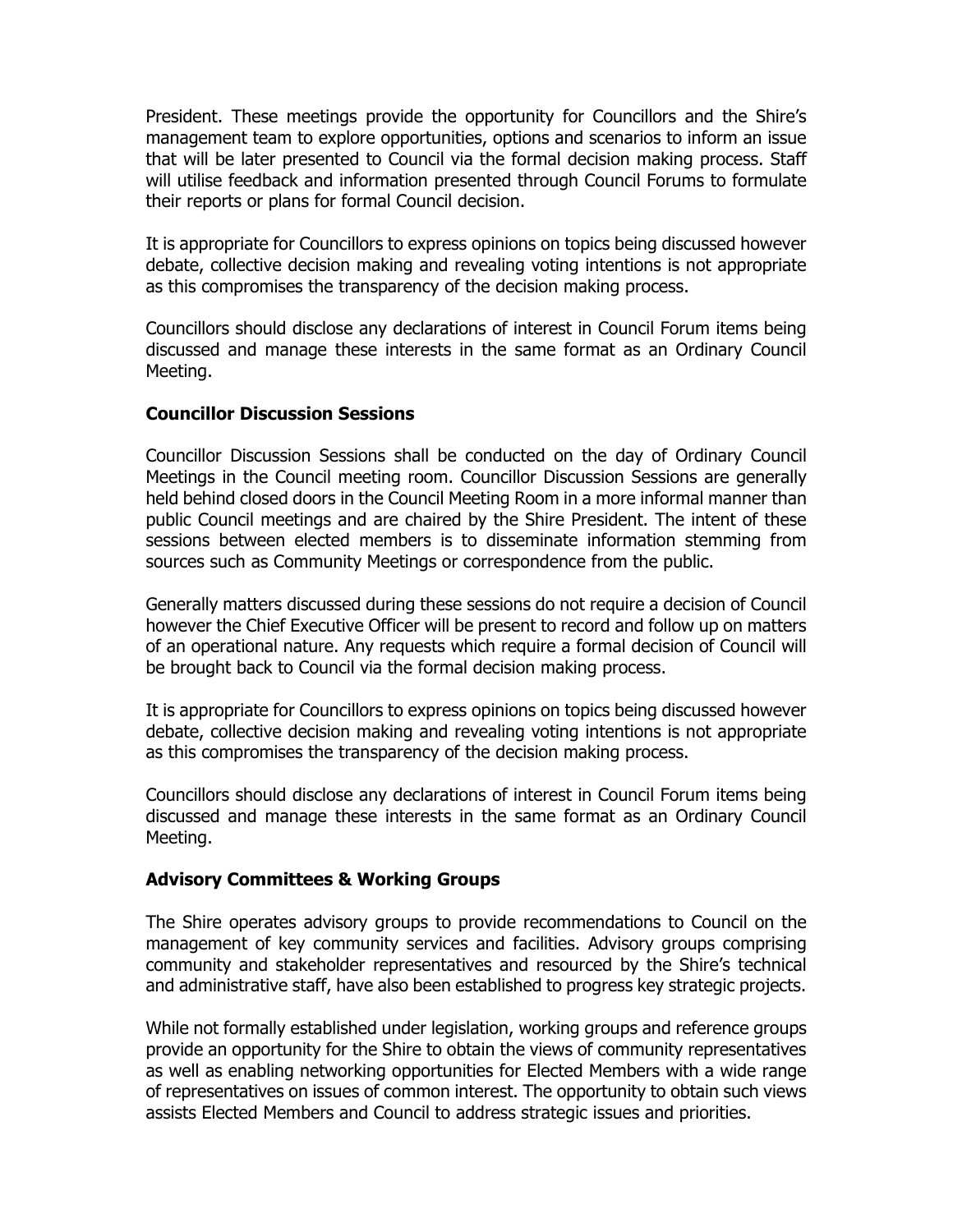Working groups and reference groups make recommendations to the Shire, who in turn detail those recommendations and comments within the formal report to Council or a committee on a particular issue or topic.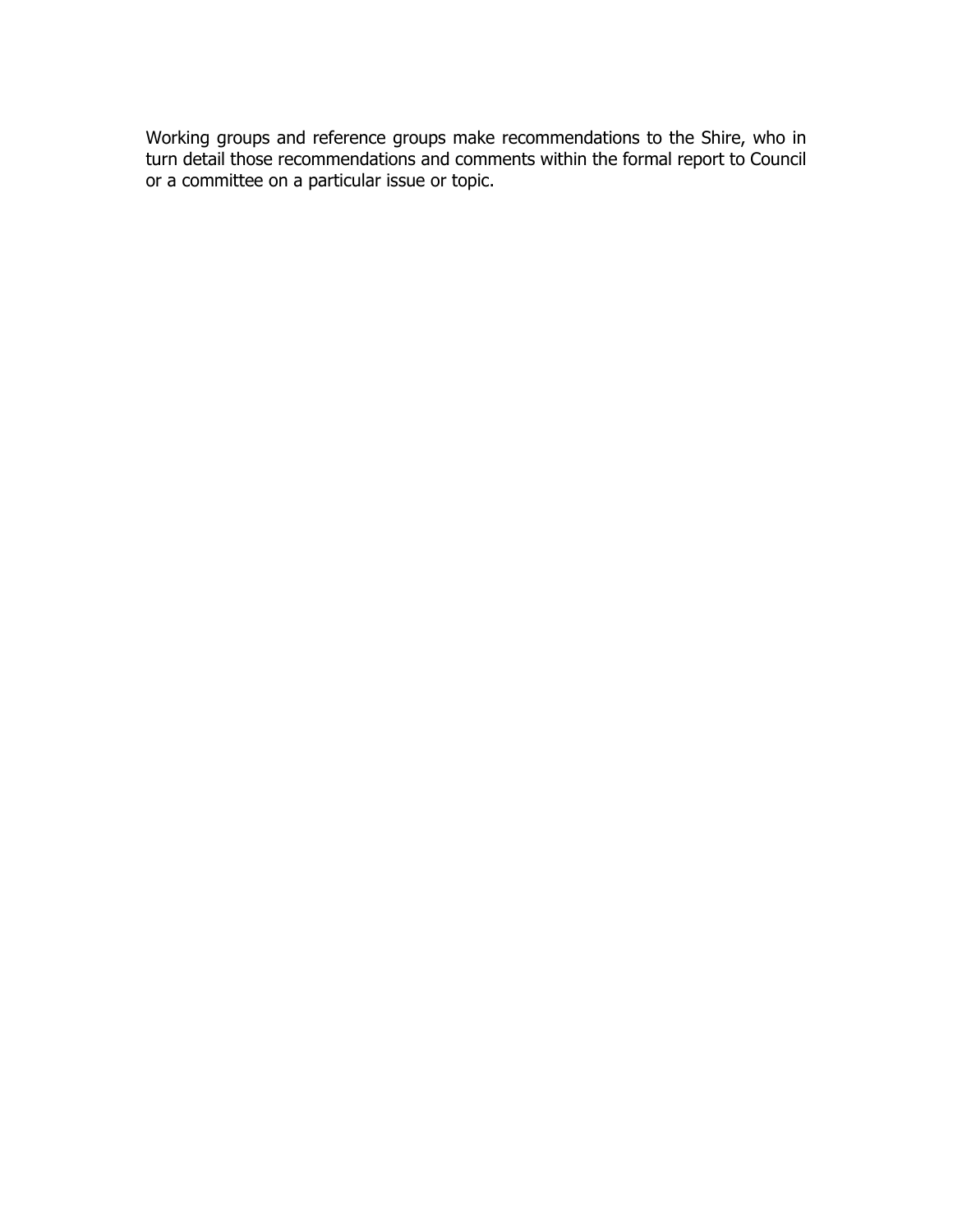## **Section 5: Matters Relating to Planning and Development**

The discretion available to Council when making decisions under the Local Government Act 1995 is not always available when making decisions under town planning legislation. When Council is dealing with town planning matters, it does so under the powers conferred by the State planning legislation. Council assumes the role of a planning authority (ie Western Australian Planning Commission) and an elected member the role of a planning commissioner.

When a Council considers a development or planning application, it undertakes a quasi-judicial role. It is required to consider the information the applicant has provided and test it against the provisions of the Town Planning Scheme and any other relevant planning instruments or policies. It is guided in its consideration by the professional advice of its technical officers. Council is not only constrained by the conditions of its Town Planning Scheme but also by the relevant State Acts. While it is recognised that councils are composed of members of the community, they must exercise their discretion over planning matters in a way that is mindful of this quasi-judicial role.

Council is provided with the professional advice from specialist planning officers in exercising its role in relation to each of these matters. This advice will provide Members with detailed information relating to the particular Town Planning issue requiring Council consideration. In certain circumstances applicants have rights of appeal to challenge a planning related decision of the Council. It is therefore important for Members to gain a full understanding of the issues and follow proper process before reaching a decision

When deciding on planning matters, Council must take reasonable care to ensure that the following principles are adhered to:

- a) Councillors must read the officer's report on the matter before voting at a council meeting. A Councillor who has not read the officer's report and then participates in the decision making process without a full understanding of the issues at hand, may jeopardise the validity of the decision making process.
- b) Councillors must ensure that when they debate a planning matter under consideration that they restrict themselves to the relevant matters of fact and law. These relevant matters will be contained and addressed in the officer's report. Where Council conducts a debate on a matter that is based on irrelevant considerations, or fails to take into account relevant considerations, this may jeopardise the decision making process.
- c) If Council resolves a planning matter contrary to the recommendation made by its technical officers, then the reason for resolving differently must be recorded in the resolution. The reasons must be based upon valid planning considerations.
- d) Council has a responsibility to ensure neighbours who may be significantly adversely affected by the development have had an appropriate opportunity to be heard on the development proposal. The officer report will include details of any neighbour notification or consultation that has occurred. Council must ensure that neighbours that may be adversely affected by a proposed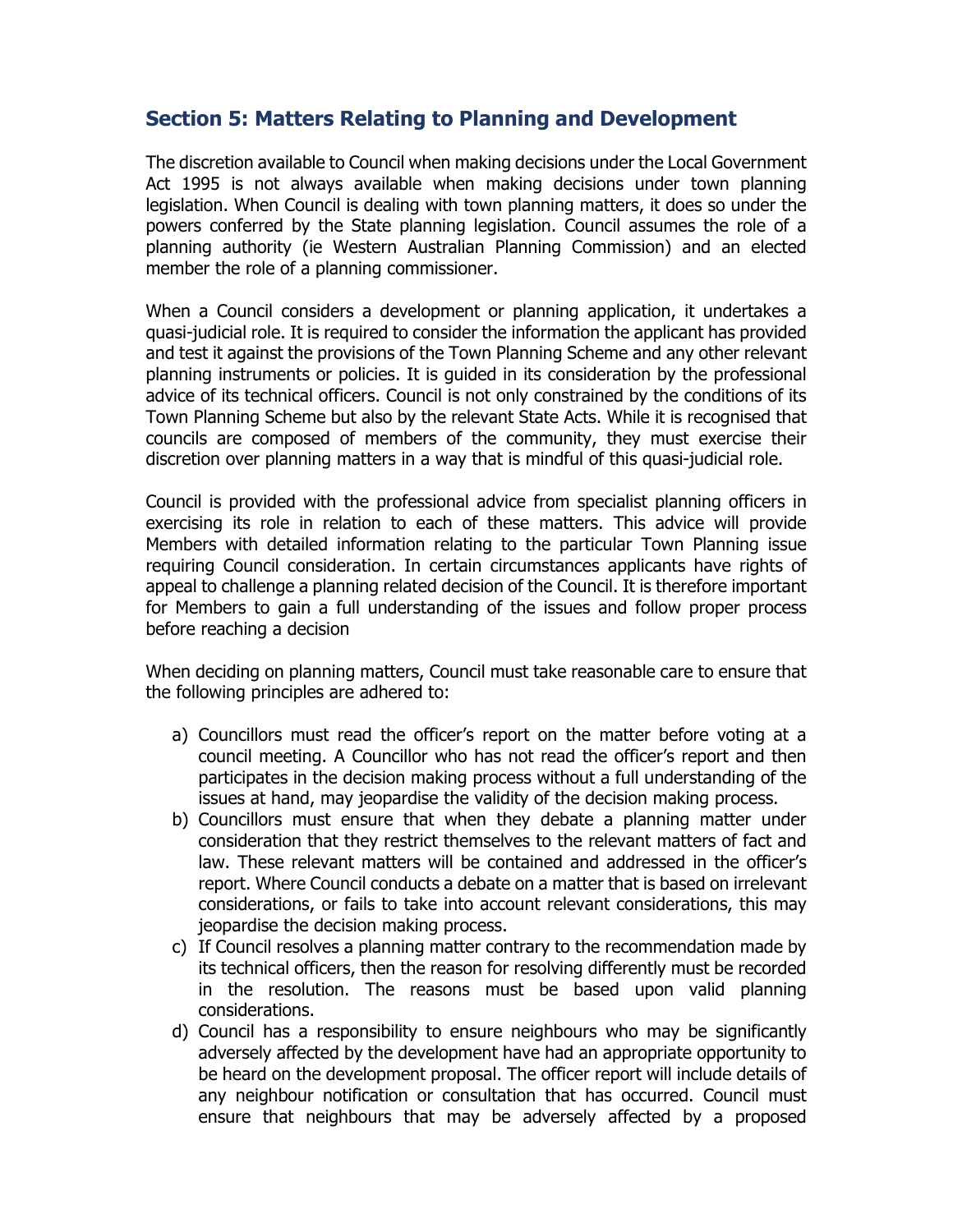development have had an adequate opportunity to put their case, and that any relevant matters that they raise have been considered in the decision making process. An opportunity to make a written submission is generally significant, though an opportunity to make a submission in person to a relevant meeting may be appropriate, where it is requested by a person with a significant interest. Any submission must be made on the basis of town planning principles. Council has the role of testing submissions, whether made by the applicant or another party, and the applicant must be given the right of reply.

Decision-making in town planning matters requires the decision-maker to maintain a high degree of independence from the process leading up to the decision being made. The elected member needs to be in a position of being able to make his or her decision after taking into account the relevant and material facts and circumstances as presented to all fellow elected members.

Elected members need to be wary of involvement in the lead-up process to a certain decision, especially as a sole agent or member of a small group and being subjected to information from the developer or parties associated with the developer. This may be interpreted as reducing the independence of the decision-maker. Council may have a Council Forum relating to complex development issues and these are important in terms of the elected members becoming fully informed on the matter on which they have to vote.

The nature of the decision means that any Council Forum involving planning matters should maintain the integrity of the independent decision making process. There should be no implication of debate between elected members; any sessions should primarily involve information being given by the relevant officer and other parties with questions from the floor directed through the chair. In cases where an elected member has relevant information on a development matter to be conveyed to the meeting, it must be done through the chair so that all decision makers are privy to that information.

Council is supportive of applicants making presentations to Council to provide relevant information and facts in support of their development. A request to present to Council is to be directed through the Chief Executive Officer or depending on the complexity of the application, staff may invite the applicant to present on the matter at hand. Presentations will generally be scheduled prior to an Agenda Briefing Session or early in the development approval process before the application features on the Council agenda.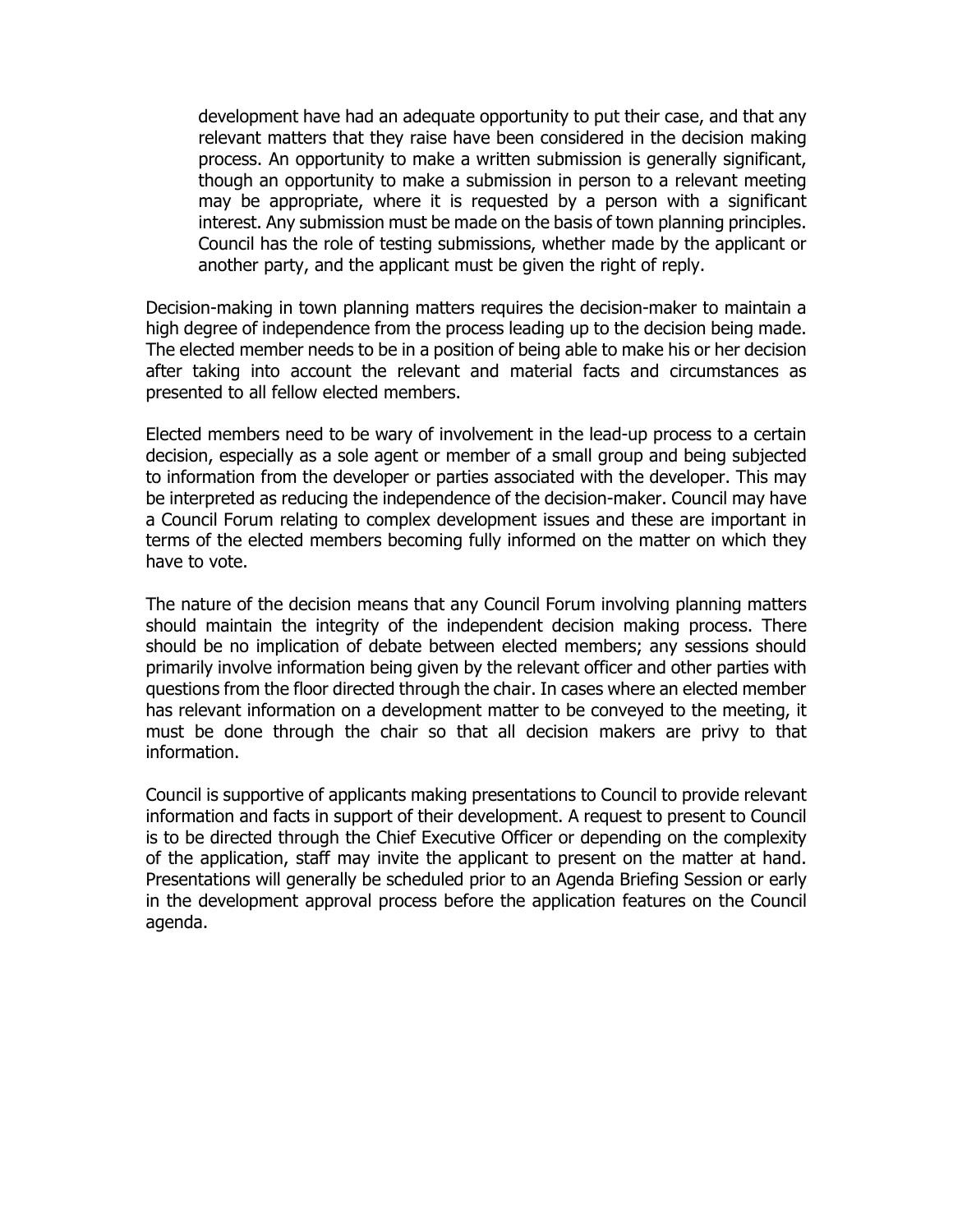# **Section 6: Local Laws, Policy Manual & Delegations Manual**

The Shire has adopted a number of local laws, policies, delegations and management practices to guide the administration in the conduct of the Shire's operations.

The policy and delegation regimes are key components of the Shire's governance framework.

#### **Local Laws**

The Local Government Act 1995 outlines the process by which the Shire may adopt local laws. This legislative role allows the Shire to adopt local laws that may be enforced through the courts, by the issue of infringement notices or by performing other executive functions to enforce the local laws.

When adopting local laws Council must be aware that they operate with the force of legislation which the Shire has an obligation to enforce.

When a local law is proposed, the community has an opportunity to submit comments. After the purpose and effect of a local law is read out at a Council meeting, there is a six-week advertising and submission period. The local law is then presented once more to Council and any public submissions are considered. Upon final adoption, the local law is then considered by the Western Australian Parliamentary Committee on Delegated Legislation and listed in the Government Gazette.

Local laws must also comply with the National Competition Policy principles adopted by agreement between local, state and federal governments.

Local Laws must be reviewed every eight years under the Local Government Act 1995. The Shire undertook a comprehensive review of its suite of local laws in 2019.

The Shire maintains the following local laws:

- 1. Shire of Dandaragan Waste Local Law 2019
- 2. Shire of Dandaragan Local Government (Council Meetings) Local Law 2019
- 3. Shire of Dandaragan Site Erosion and Sand Drift Prevention Local Law 2019
- 4. Shire of Dandaragan Pest Plant Local Law 2019
- 5. Shire of Dandaragan Dogs Local Law 2019
- 6. Shire of Dandaragan General Amendment Local Law 2019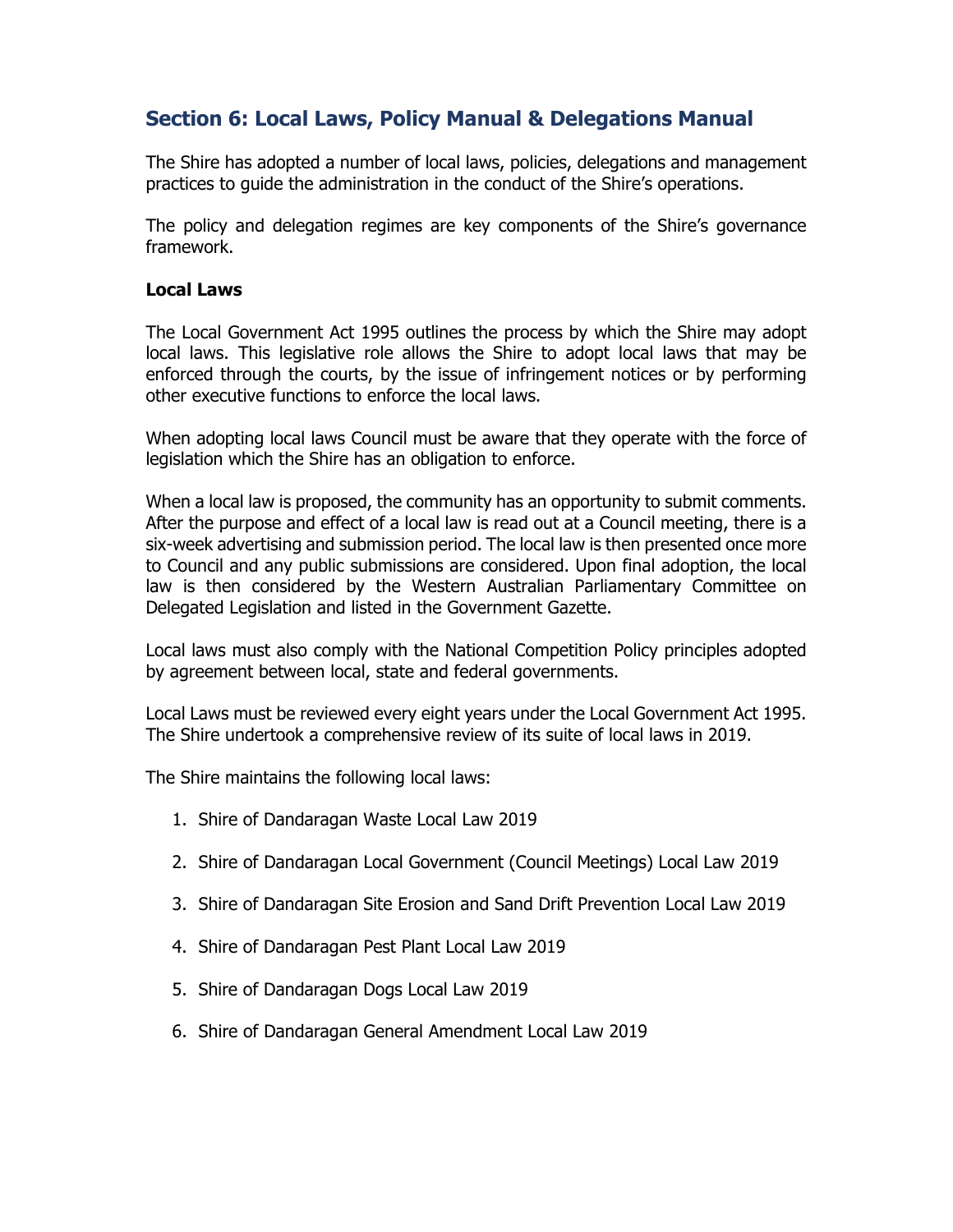#### **Policy Manual**

Policies provide the administration with guidance for the implementation of processes. These policies focus on setting standards in compliance with legislation, adopting values or guiding processes. The Shire publishes an up to date Policy Manual on the Shire website.

They have been drafted broadly, to encourage innovation by the administration, in the development of practices and processes to implement the policies.

Management procedures and processes are descriptive of the functions and tasks that are required to achieve each policy objective. Management procedures are developed by the Executive Management Team and approved by the Chief Executive Officer before being presented to Council and must be consistent with its related policy. Council will be advised of any material changes to management procedures. Management procedures are published with their corresponding Council Policy.

#### **Delegations**

Delegations of authority are required, to provide officers of the Shire with the power to exercise duties and make determinations. It is essential that the Shire's delegations are performed in a manner that is in accordance with the adopted governance framework and are compliant with the relevant legislation. The Shire is required to keep records on the exercise of its delegations.

Under the Local Government Act, both the Council and the Chief Executive Officer are given certain functions and duties to be discharged. In accordance with Section 5.42, Council may delegate authority to perform some of its functions and duties to the Chief Executive Officer.

The Chief Executive Officer may delegate to any other officer the authority to perform functions and duties that are exercisable by the Chief Executive Officer under the Act or that have been delegated to the Chief Executive Officer by the Council.

This accords with a governance framework whereby staff are responsible to the Chief Executive Officer and the Chief Executive Officer is responsible to Council. Similarly, the implementation of Council decisions and instructions is conducted by the Chief Executive Officer, who may delegate some of this responsibility to other officers of the Shire.

The judicious use of delegations, with appropriate policy and accountability frameworks, contributes to good governance by allowing the Council to focus on strategic rather than operational issues.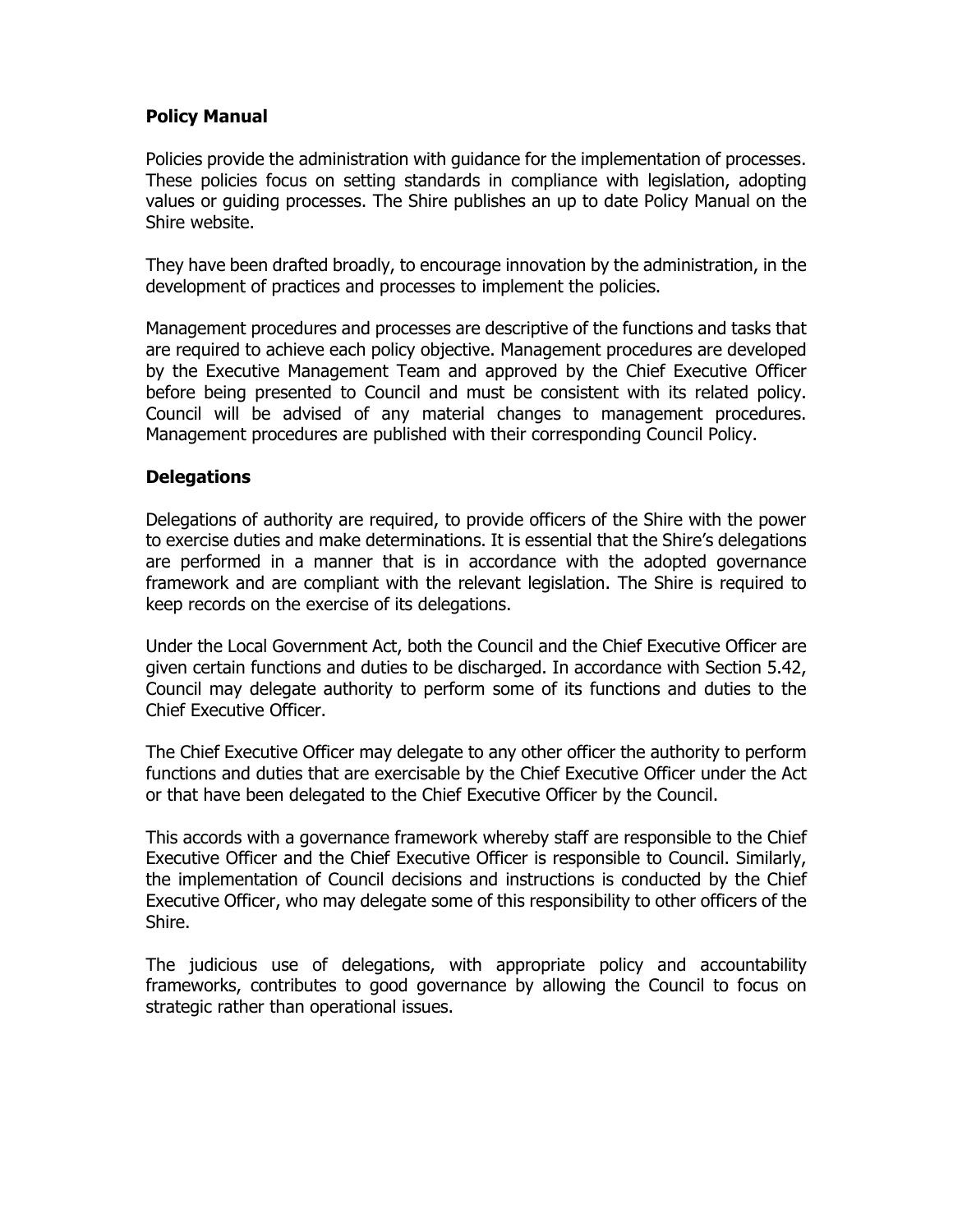# **Section 7: Other Important Governance Matters**

#### **Protection from liability**

Elected Members are not protected in the same manner as Members of Parliament for statements they make in the Council Chamber.

In a Council meeting, an Elected Member fulfils a public duty and is therefore given limited legal protection. However, unlike Members of Parliament, an Elected Member's privilege is qualified. This means that protection is only provided as long as the statements are made in good faith. Statements made with malice or made recklessly are not protected by qualified privilege. Statements made by Elected Members outside Council and Committee meetings are unlikely to attract qualified privilege.

Regulation 7 of the Rules of Conduct also states that an Elected Member must not make improper use of their office as an Elected Member to cause detriment to the local government of any other person. This provision has relevance to what an Elected Member can say whilst performing in their role as an Elected Member.

Division 4 of Part 5 of the Act also protects Elected Members, committee members and employees from any actions in negligence that the person has done, or has not done, in the performance of their functions under the Act or any other written law. However the Shire may not be necessarily protected from claims of negligence.

#### **Confidentiality**

Local government business involves significant amounts of confidential information being supplied or maintained. This information could be about commercial matters, individuals or businesses or legal issues. The Act, Regulations and the Rules of Conduct detail how general information and confidential information is to be treated, accessed and used by Elected Members and employees.

The *Code of Conduct* also states the following in relation to disclosure of confidential information: "Elected Members, Committee Members and employees must not disclose to another person, written or oral information that is provided to them, or obtained by them, in confidence, or derived from a confidential document, or acquired at a closed Council meeting or committee meeting."

This is in addition to provisions in the Act concerning confidentiality and to the Rules of Conduct discussed above.

#### **Ethical standards of behaviour**

For people to have confidence in those who govern and participate in the governance process, they must have trust that governments are acting for the common good. People need to believe that governance is characterised by honesty and integrity and that those in government will behave accordingly.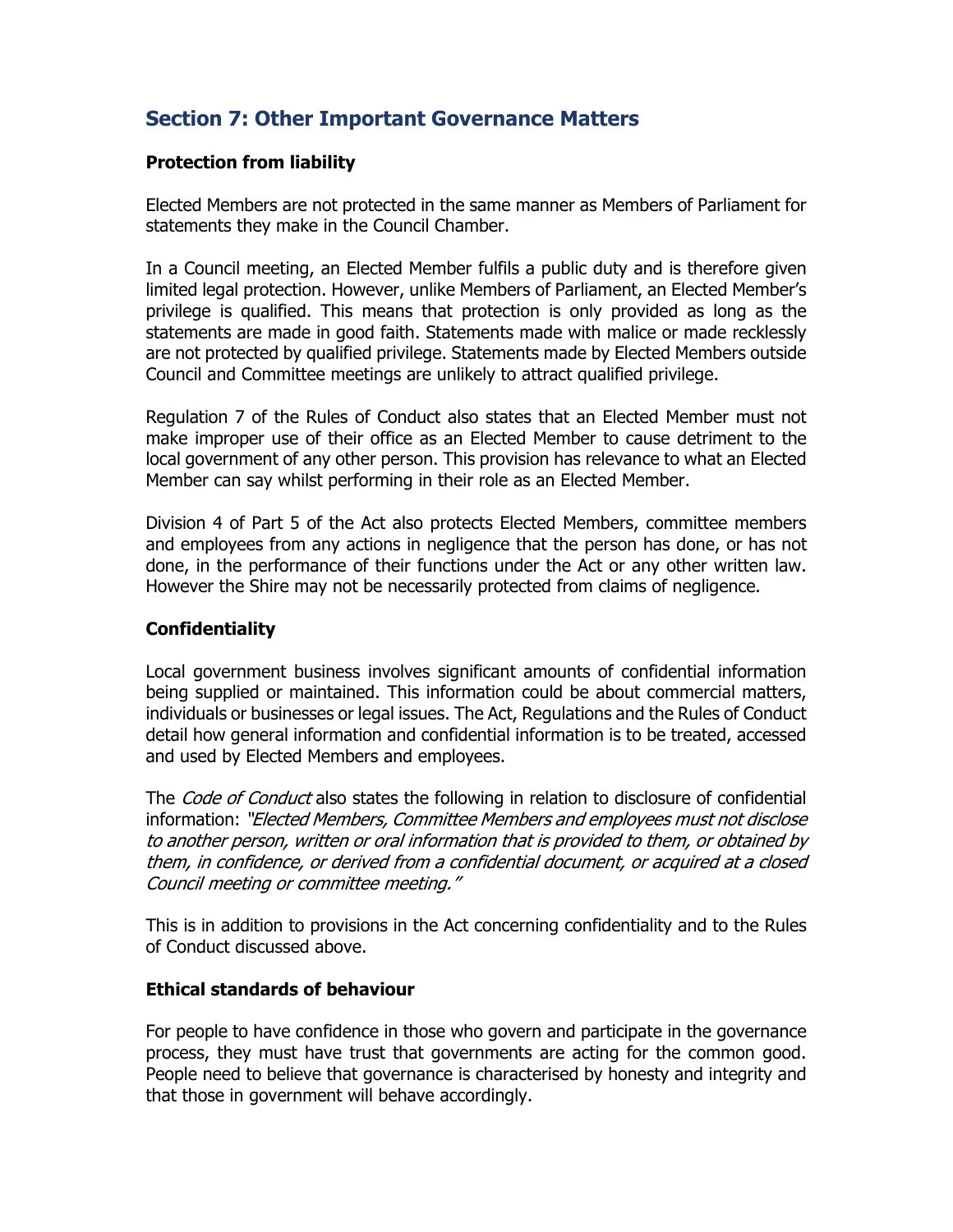The Act requires that every local government prepare or adopt a Code of Conduct to set out the standards of behaviour expected to be observed by Elected Members, committee members and employees. The Shire's Code of Conduct outlines the principles, values and behaviours expected of all Elected Members, committee members and employees. It is not intended to control or prohibit the actions of Elected Members, committee members or employees, but simply to document the standards of conduct expected of all who serve the community.

The community are entitled to expect that the following general principles be used to guide Elected Members, committee members and employees of the Shire in their behaviours:

- Act with reasonable care and diligence.
- Act with honesty and integrity.
- Act lawfully.
- Avoid damage to the reputation of the Shire.
- Be open and accountable to the public.
- Base decisions on relevant and factually correct information.
- Treat others with respect and fairness.
- Not be impaired by mind affecting substances.

The Local Government (Rules of Conduct) Regulations 2007 (Rules of Conduct) provide a disciplinary framework to deal with individual misconduct by Elected Members. The Rules of Conduct provide a mechanism to take action against individual Elected Members where they do not comply with the 'rules' or they contravene particular laws applying to them in legislation.

The Rules of Conduct prescribe uniform rules of conduct for Elected Members in relation to:

- standards of general behaviour
- use of confidential information
- securing personal advantage or advantaging/
- disadvantaging others
- 
- misuse of local government resources<br>• prohibition against involvement with the • prohibition against involvement with the organisation
- relations with employees
- disclosing interests that may affect impartiality
- receipt and disclosure of gifts of a prescribed value.

The Rules of Conduct do not limit the provisions within the Shire's Code of Conduct, however, the Rules of Conduct, the Regulations as well as the Shire's local law relating to meeting procedures are enforceable and disciplinary action can be taken for any breach.

#### **Acceptance of gifts**

The Shire's Code of Conduct and the Rules of Conduct contain provisions in respect of Elected Members, employees and committee members seeking and/or accepting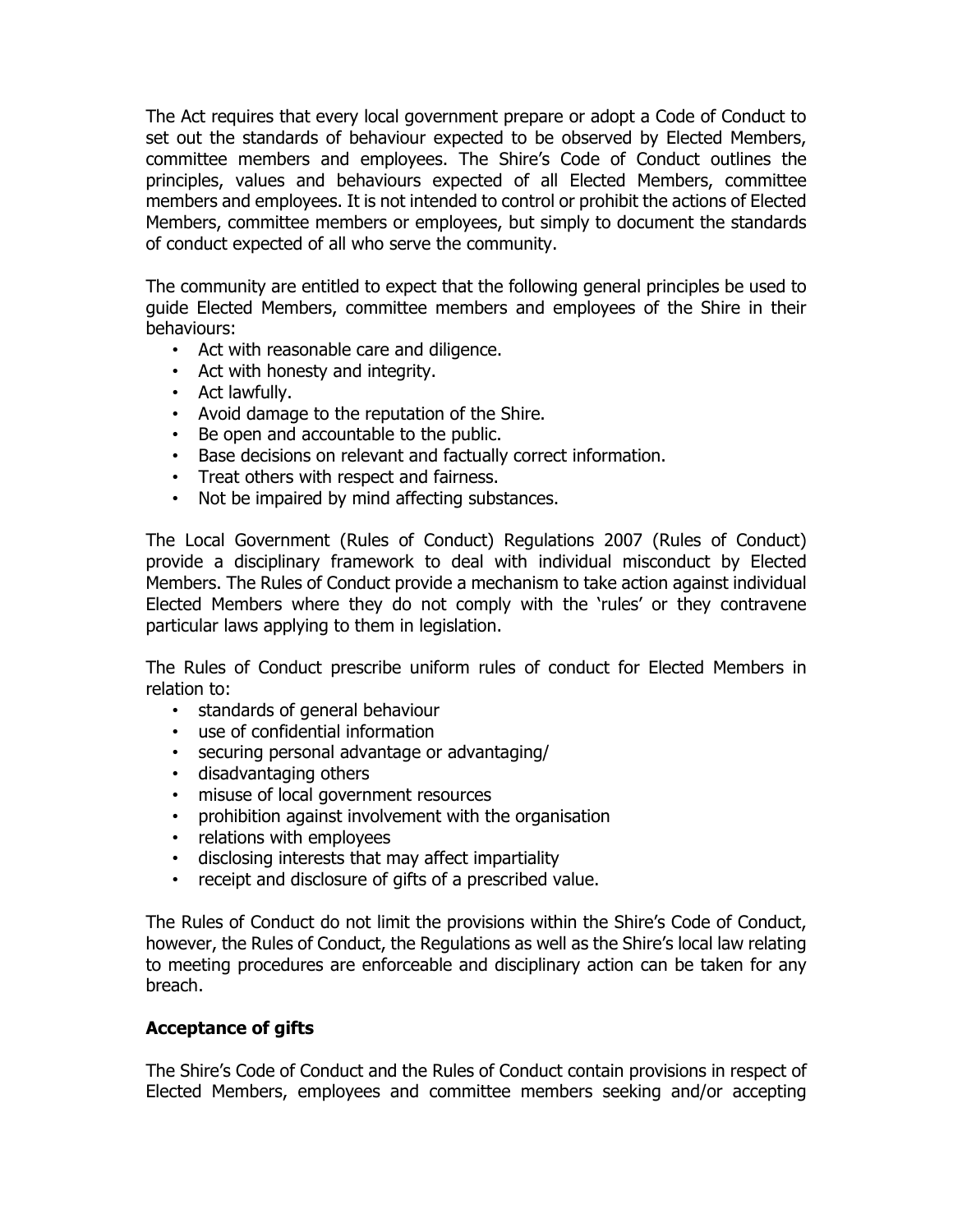certain types of gifts and gifts of a certain value while performing in their respective roles.

Both the Code of Conduct and the Rules of Conduct detail the disclosure requirements for gifts accepted in a full and transparent manner. Elected Members and employees cannot accept gifts valued at \$300 or more from any person that is undertaking, seeking or likely to undertake, an activity involving the Shire's discretion.

The Act also requires Elected Members and "designated employees" (that is employees with delegated authority) to disclose other type of gifts and contributions to travel received over a certain value.

All disclosures must be made to the CEO in a prompt and full manner and in writing within the appropriate register. These registers are made available for public inspection.

#### **Declarations of interest**

One important aspect of the Shire's decision-making responsibilities is how conflicts of interests are identified, recorded and treated throughout the organisation.

It is not only important to ensure that real or potential conflicts of interests are handled appropriately, but also perceived conflicts of interests. Interests can be categorised as being:

- financial interests
- proximity interests
- interests that may affect impartiality.

The Department has released comprehensive guidance on disclosures of interest in the following Local Government Operational Guidelines:

- Declaring Financial Interests in Meetings
- Disclosure of gifts and disclosure of interests relating to gifts
- Disclosure of interests affecting impartiality

Having an interest in a decision or matter may preclude a Councillor or employee in participating in the decision making process.